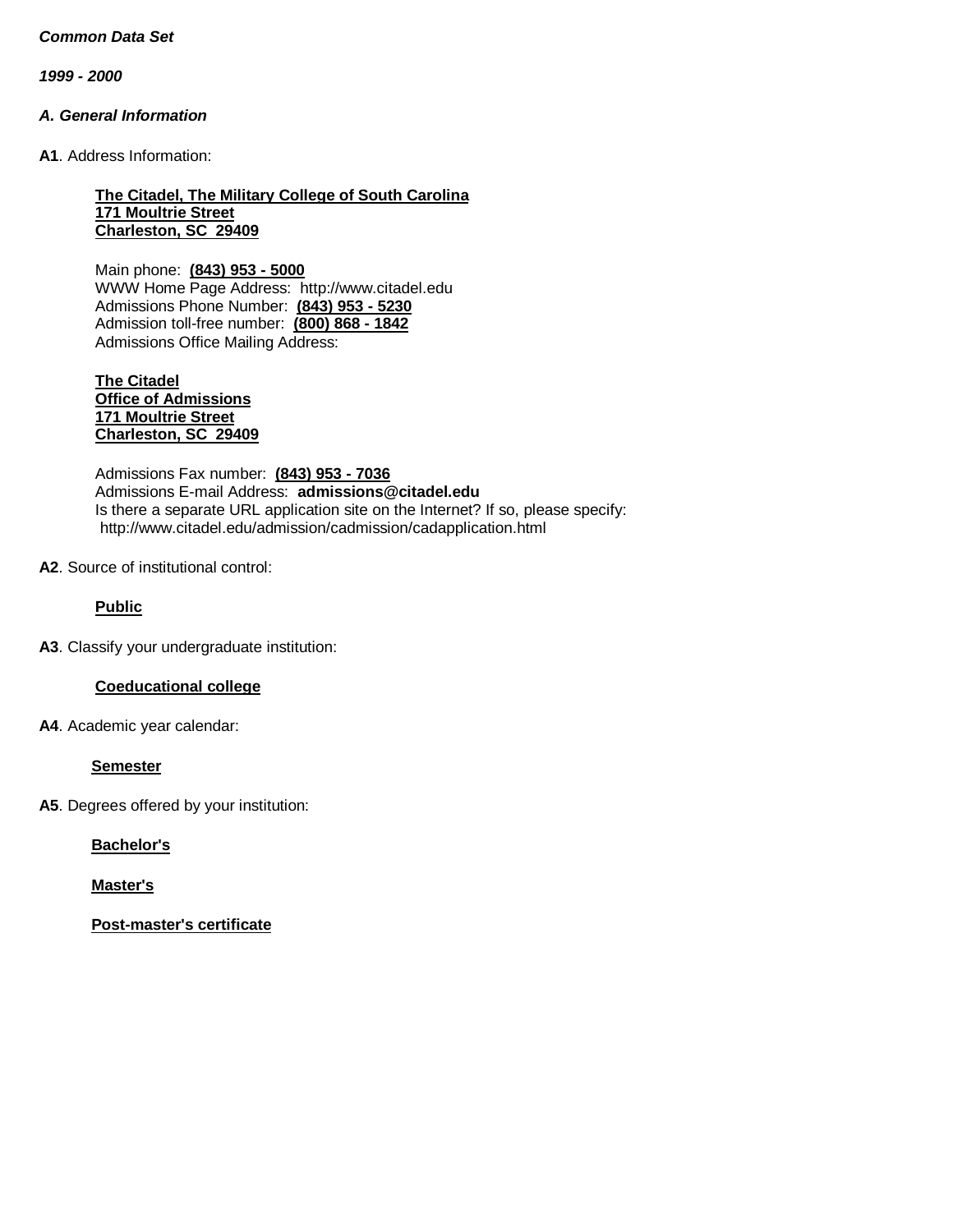*1999 - 2000*

# *B. Enrollment and Persistence*

**B1.** Institutional Enrollment--Men and Women Provide numbers of students reported on IPEDS Fall Enrollment Survey 1999 as of the institution's official fall reporting date or as of October 15, 1999. Refer to IPEDS EF-1 Part A or IPEDS EF-2 Part A (undergraduates only) survey.

|                                                              |                                           | <b>FULL-TIME</b>            |                      | PART-TIME                 |                             |                      |
|--------------------------------------------------------------|-------------------------------------------|-----------------------------|----------------------|---------------------------|-----------------------------|----------------------|
|                                                              | Men<br>(IPEDS<br>$\vert$ col. 15) $\vert$ | Women<br>(IPEDS<br>col. 16) | <b>IPEDS</b><br>line | Men<br>(IPEDS<br>col. 15) | Women<br>(IPEDS<br>col. 16) | <b>IPEDS</b><br>line |
| <b>Undergraduates</b>                                        |                                           |                             |                      |                           |                             |                      |
| Degree-seeking, first-<br>time freshmen                      | 487                                       | 30                          | line 1               | $\overline{\mathbf{0}}$   | $\overline{\mathbf{0}}$     | line 15              |
| Other first-year,<br>degree-seeking                          | 69                                        | $\overline{\mathbf{0}}$     | line <sub>2</sub>    | $6\phantom{1}$            | 1                           | line 16              |
| All other degree-<br>seeking                                 | <u>1221</u>                               | <u>47</u>                   | lines<br>$3-6$       | 41                        | 10                          | lines<br>17-20       |
| Total degree-seeking                                         | 1777                                      | 77                          |                      | 47                        | 11                          |                      |
| All other<br>undergraduates<br>enrolled in credit<br>courses | $\overline{\mathbf{0}}$                   | $\overline{\mathbf{0}}$     | line 7               | 6                         | 37                          | line <sub>21</sub>   |
| Total undergraduates                                         | 1777                                      | 77                          | line <sub>8</sub>    | 53                        | 48                          | line <sub>22</sub>   |
| <b>First-professional</b>                                    |                                           |                             |                      |                           |                             |                      |
| First-time, first-<br>professional students                  | $\overline{\mathbf{0}}$                   | $\overline{\mathbf{0}}$     | line <sub>9</sub>    | $\overline{\mathbf{0}}$   | $\overline{\mathbf{0}}$     | line 23              |
| All other first-<br>professionals                            | $\underline{\mathbf{0}}$                  | $\underline{\mathbf{0}}$    | line 10              | $\underline{\mathbf{0}}$  | $\underline{\mathbf{0}}$    | line <sub>24</sub>   |
| Total first-professional                                     | $\overline{\mathbf{0}}$                   | $\underline{\mathbf{0}}$    |                      | $\overline{\mathbf{0}}$   | $\underline{\mathbf{0}}$    |                      |
| Graduate                                                     |                                           |                             |                      |                           |                             |                      |
| Degree-seeking, first-<br>time                               | 25                                        | 43                          | line 11              | 72                        | 88                          | line <sub>25</sub>   |
| All other degree-<br>seeking                                 | 28                                        | 44                          | line 12              | <u>167</u>                | 228                         | line 26              |
| All other graduates<br>enrolled in credit<br>courses         | $\overline{2}$                            | $\underline{8}$             | line 13              | <b>125</b>                | <u>1183</u>                 | line 27              |
| Total graduate                                               | 55                                        | 95                          |                      | 364                       | <u>1499</u>                 |                      |

Total all undergraduates (IPEDS sum of lines 8 and 22, cols. 15 and 16): **1955**

Total all graduate and professional students (IPEDS sum of lines 14 and 28, cols. 15 and 16): **2013**

GRAND TOTAL ALL STUDENTS (IPEDS line 29, sum of cols. 15 and 16): **3968**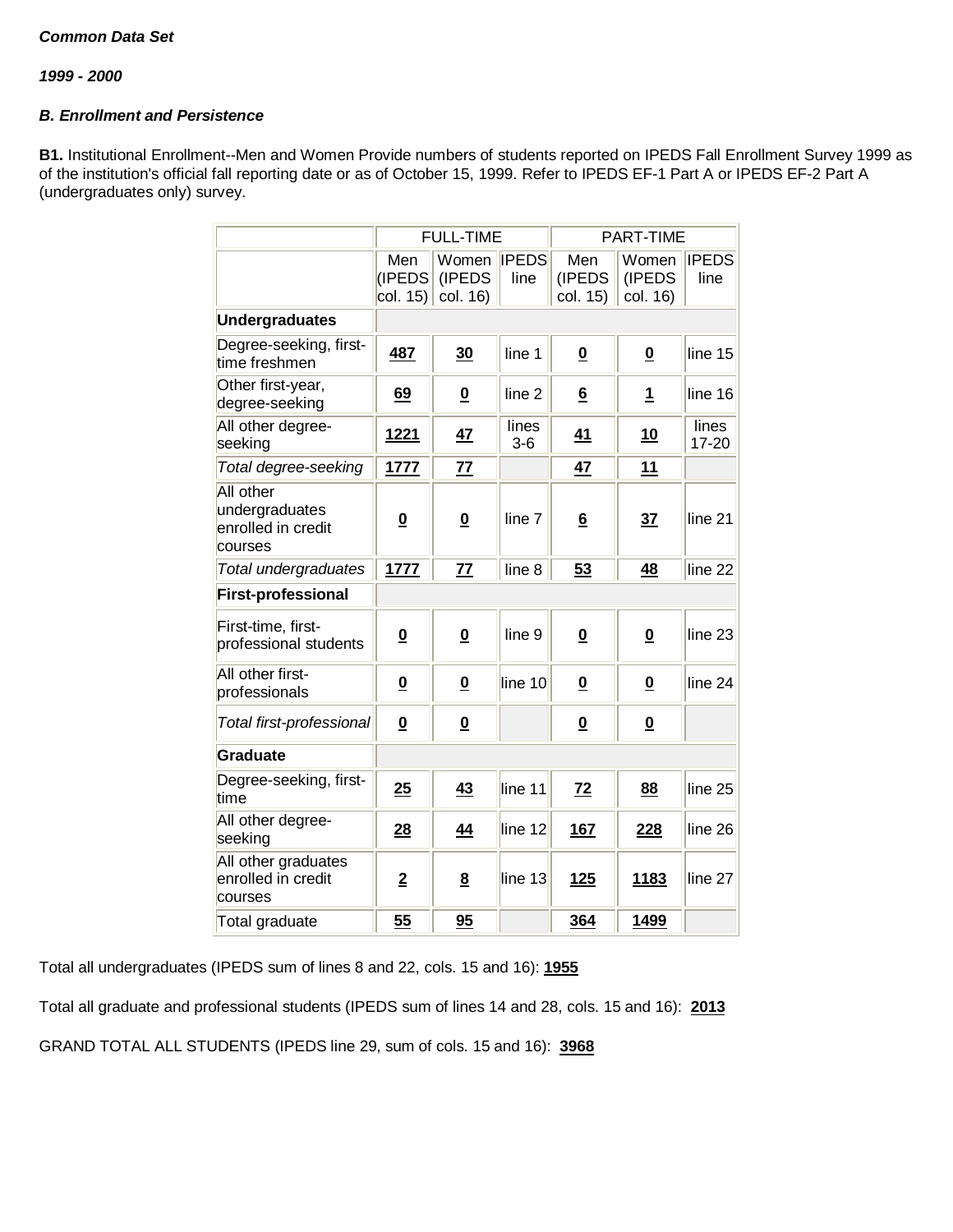### *1999 - 2000*

**B2.** Enrollment by Racial/Ethnic Category. Provide numbers of degree-seeking undergraduate students reported on IPEDS Fall Enrollment Survey 1999 as of the institution's official fall reporting date or as of October 15, 1999. Refer to IPEDS EF-1 Part A or IPEDS EF-2 Part A surveys based on column and line numbers in grid for totals.

|                                                         | Degree-seeking, First-time,<br>First-Year | Degree-seeking<br>Undergraduates           |
|---------------------------------------------------------|-------------------------------------------|--------------------------------------------|
|                                                         | <b>IPEDS</b><br>sum of lines 1 and 15     | <b>IPEDS</b><br>sum of lines 1-6 and 15-20 |
| Non-resident aliens<br>IPEDS cols. 1-2                  | <u>15</u>                                 | $\mathbf{Z}^2$                             |
| Black, non-Hispanic<br>IPEDS cols. 3-4                  | 62                                        | 161                                        |
| American Indian or<br>Alaskan Native<br>IPEDS cols. 5-6 | 1                                         | <u>7</u>                                   |
| Asian or Pacific Islander<br>IPEDS cols. 7-8            | <u>10</u>                                 | 28                                         |
| Hispanic<br>IPEDS cols. 9-10                            | 24                                        | 69                                         |
| White, non-Hispanic<br>IPEDS cols. 11-12                | <u>405</u>                                | <u>1575</u>                                |
| Race/ethnicity unknown<br>IPEDS cols. 13-14             | $\overline{\mathbf{0}}$                   | $\overline{\mathbf{0}}$                    |
| Total<br>IPEDS cols. 15-16                              | 517                                       | <u> 1912 </u>                              |

#### **Persistence**

**B3**. Number of degrees awarded by your institution from July 1, 1998, to June 30, 1999.

| Bachelor's degrees         | 434                  |
|----------------------------|----------------------|
| Master's degrees           | 193                  |
| Post-master's certificates | 13<br><u>records</u> |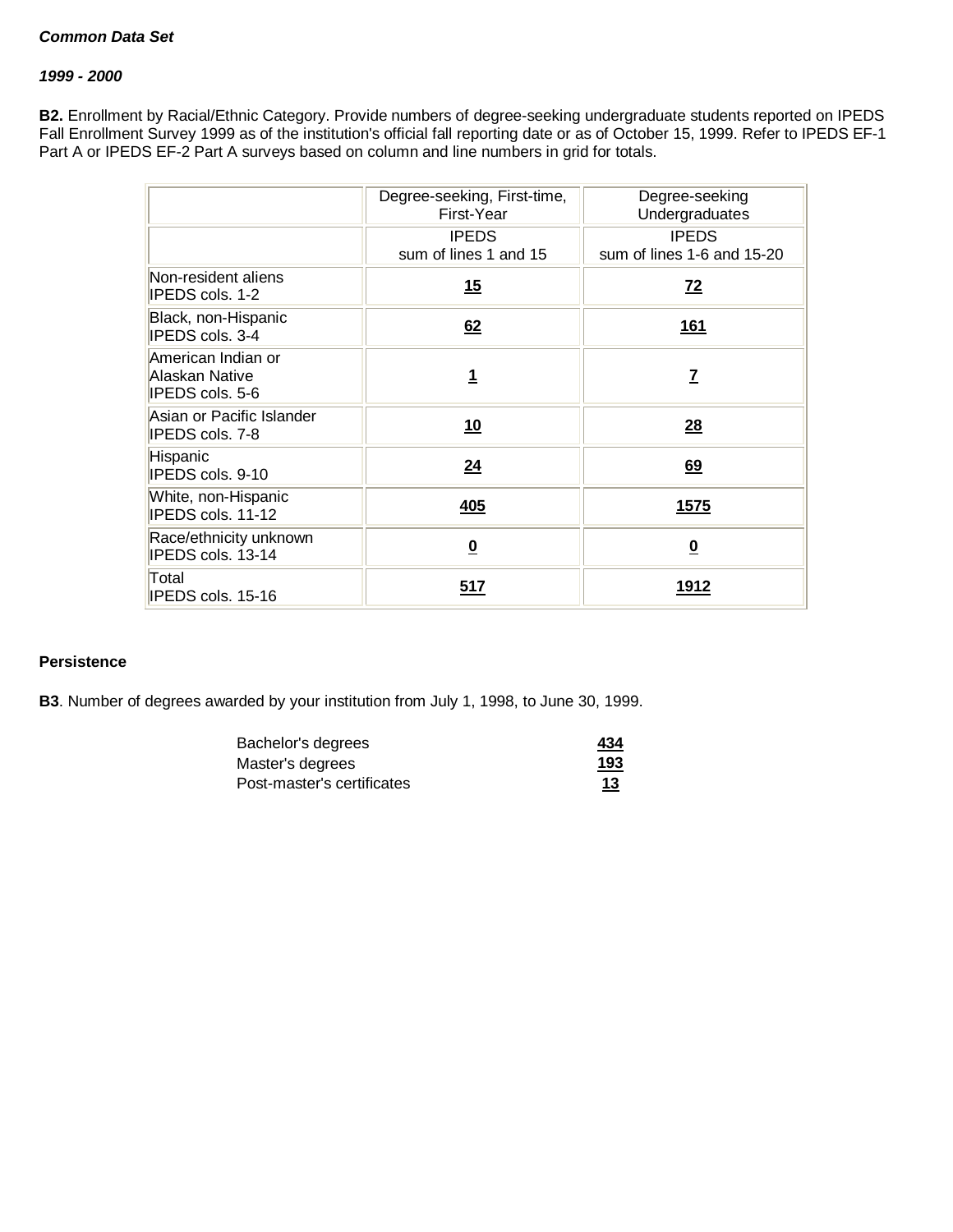*1999 - 2000*

### **Graduation Rates**

The information in this section comes from the IPEDS Graduation Rate Survey (GRS). For complete instructions and definitions of data elements, see the IPEDS GRS instructions and glossary.

### **For Bachelor's or Equivalent Programs**

Report for the cohort of full-time first-time bachelor's (or equivalent) degree-seeking undergraduate students who entered in fall 1993. Include in the cohort those who entered your institution during the summer term preceding fall 1993.

- **B4.** Initial 1993 cohort of first-time, full-time bachelor's (or equivalent) degree-seeking undergraduate students; total all students: **518** (IPEDS GRS, Section II, Part A, line 10, sum of columns 15 and 16) **B5.** Of the initial 1993 cohort, how many did not persist and did not graduate for the following reasons: deceased, permanently disabled, armed forces, foreign aid service of the federal government, or official church missions; total allowable exclusions: **1** (IPEDS GRS, Section II, Part C, line 45, sum of columns 15 and 16) **B6.** Final 1993 cohort, after adjusting for allowable exclusions: **517** (Subtract question B5 from question B4) **B7.** Of the initial 1993 initial cohort, how many completed the program in four years or less (by August 31, 1997): **308** (IPEDS GRS, Section II, Part A, line 19, sum of columns 15 and 16) **B8.** Of the initial 1993 cohort, how may completed the program in more than four years but in five years or less (after August 31, 1997 and by August 31, 1998): **47** (IPEDS GRS, Section II, Part A, line 20, sum of columns 15 and 16) **B9.** Of the initial 1993 cohort, how many completed the program in more than five years but in six years or less (after August 31, 1998 and by August 31, 1999): **9** (IPEDS GRS, Section II, Part A, line 21, sum of columns 15 and 16) **B10.** Total graduating within six years (sum of questions B7, B8, and B9): **364** (IPEDS GRS, Section II, Part A, line 18, sum of columns 15 and 16)
- **B11.** Six-year graduation rate for 1993 cohort (question B10 divided by question B6): **70.4 %**

### **Retention Rates**

Report for the cohort of all full-time, first-time bachelor's (or equivalent) degree-seeking undergraduate students who entered in fall 1998 (or the preceding summer term). The initial cohort may be adjusted for students who departed for the following reasons: deceased, permanently disabled, armed forces, foreign aid service of the federal government or official church missions. No other adjustments to the initial cohort should be made.

**B22.** For the cohort of all full-time bachelor's (or equivalent) degree-seeking undergraduate students who entered your institution as freshmen in fall 1998 (or the preceding summer term), what percentage was enrolled at your institution as of the date your institution calculates its official enrollment in fall 1999? **77.1 %**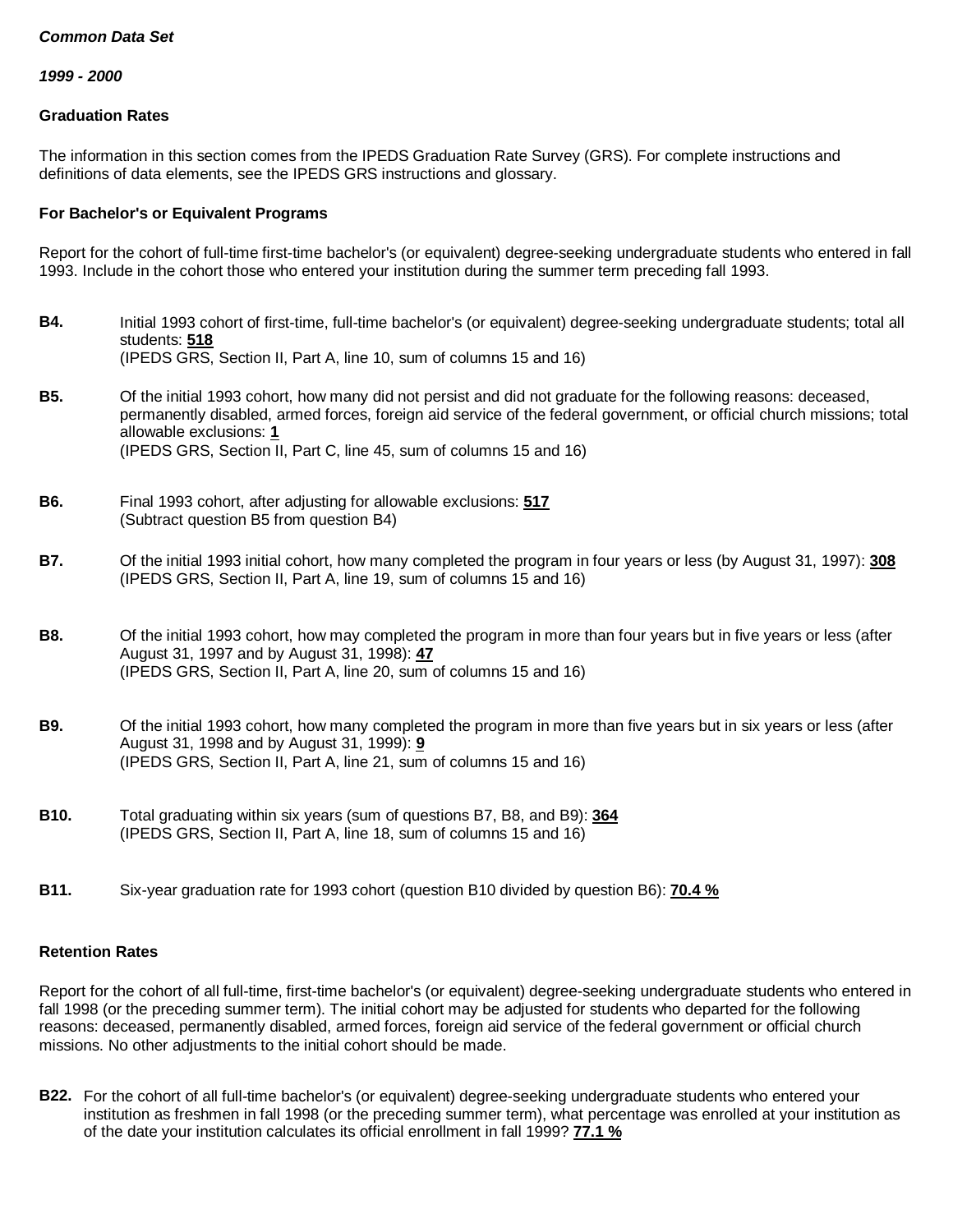*1999 - 2000*

# *C. First-Time, First-Year (Freshman) Admission*

### **Applications**

**C1.** First-time, first-year (freshman) students: Provide the number of degree-seeking students who applied, were admitted, and enrolled (full- or part-time) in fall 1999. Include early decision, early action, and students who began studies during summer in this cohort. Applicants include all students who fulfilled the requirements for consideration for admission (including payment or waiving of the application fee, if any) and who have been notified of one of the following actions: admission, nonadmission, placement on waiting list, or application withdrawn (by applicant or institution). Admitted applicants should include wait-listed students who were subsequently offered admission.

Total men applied: **1384**

Total women applied: **123**

Total men admitted: **1104**

Total women admitted: **94**

Total full-time, first-time, first-year (freshman) men enrolled: **487**

Total part-time, first-time, first-year (freshman) men enrolled: **0**

Total full-time, first-time, first-year (freshman) women enrolled: **30**

Total part-time, first-time, first-year (freshman) women enrolled: **0**

**C2.** Freshman wait-listed students (students who met admission requirements but whose final admission was contingent on space availability)

Do you have a policy of placing students on a waiting list? **No**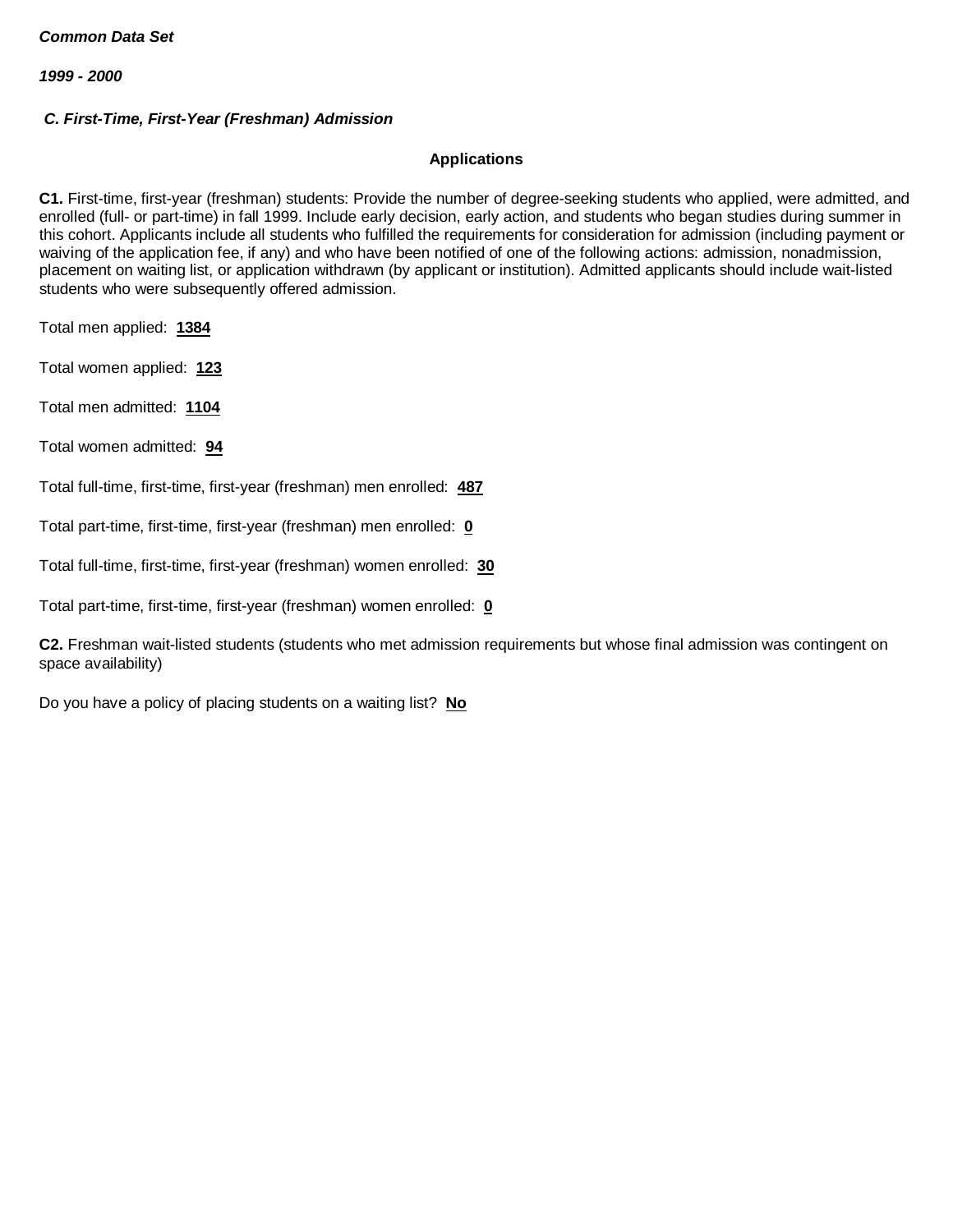*1999 - 2000*

### **Admission Requirements**

**C3.** High school completion requirement

### **High school diploma is required and GED is accepted**

**C4.** Does your institution require or recommend a general college-preparatory program for degree-seeking students?

### **Required**

**C5.** Distribution of high school units required and/or recommended. Specify the distribution of academic high school course units required and/or recommended of all or most degree-seeking students using Carnegie units (one unit equals one year of study or its equivalent). If you use a different system for calculating units, please convert.

|                                  | Units required | Units recommended |
|----------------------------------|----------------|-------------------|
| Total academic units             | <u>16</u>      |                   |
| English                          | 4              |                   |
| <b>Mathematics</b>               | $\overline{3}$ |                   |
| Science                          | $\overline{2}$ |                   |
| Of these, units that must be lab | $\overline{2}$ |                   |
| Foreign language                 | $\overline{2}$ |                   |
| Social studies                   | $\overline{2}$ |                   |
| History                          |                |                   |
| Academic electives               |                |                   |
| Other (specify) PE or ROTC       |                |                   |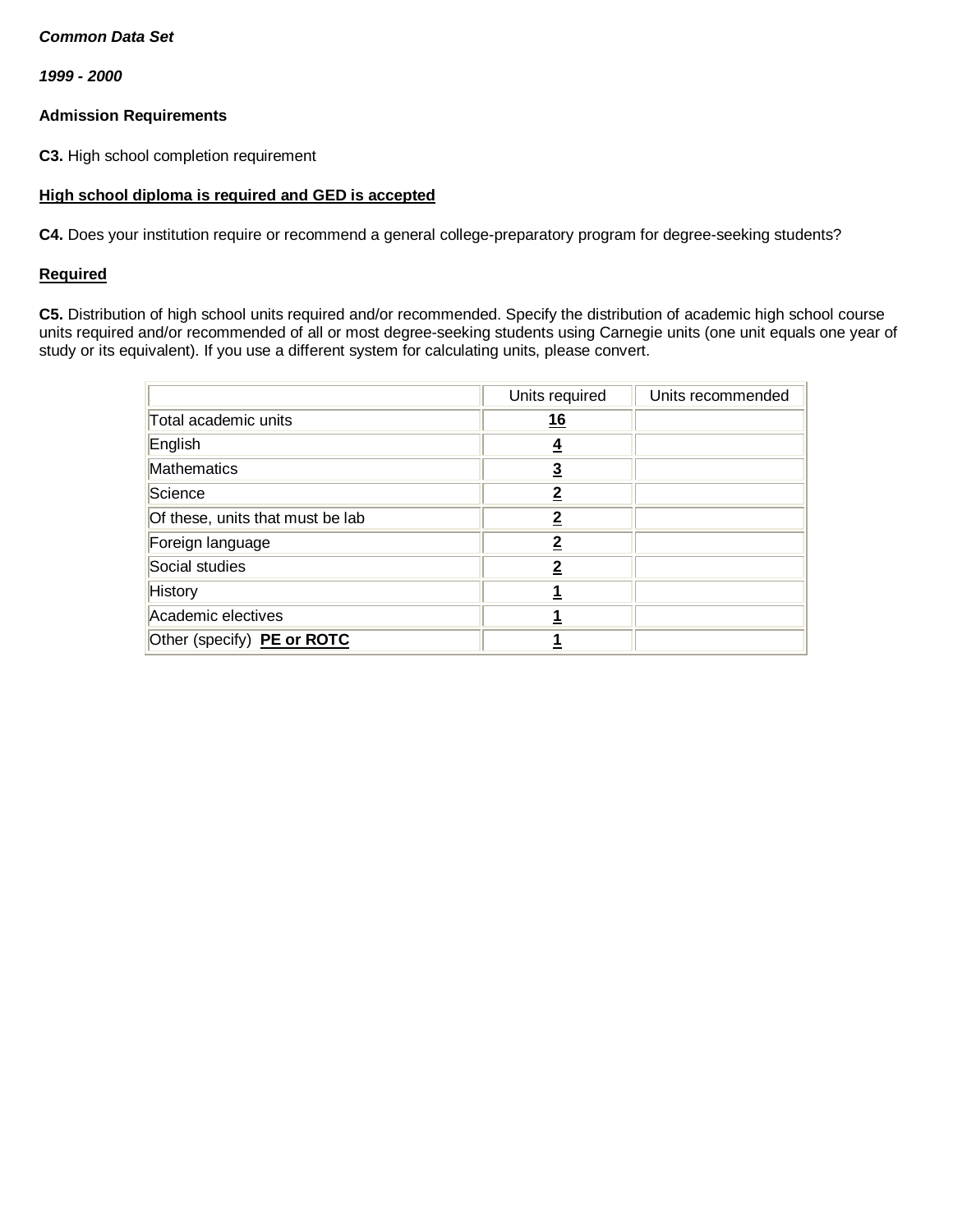*1999 - 2000*

# **Basis for Selection**

**C6.** Do you have an open admission policy, under which virtually all secondary school graduates or students with GED equivalency diplomas are admitted without regard to academic record, test scores, or other qualifications? **No**

**C7.** Relative importance of each of the following academic and nonacademic factors in your first-time, first- year, degreeseeking (freshman) admission decisions.

|                                  | <b>Very</b><br>important | Important                | Considered               | <b>Not</b><br>considered |
|----------------------------------|--------------------------|--------------------------|--------------------------|--------------------------|
| <b>Academic</b>                  |                          |                          |                          |                          |
| Secondary school record          | $\underline{\mathsf{X}}$ |                          |                          |                          |
| Class rank                       |                          |                          | $\underline{\mathsf{X}}$ |                          |
| Recommendation(s)                |                          |                          |                          | $\underline{\mathsf{X}}$ |
| Standardized test scores         | $\underline{\mathsf{X}}$ |                          |                          |                          |
| Essay                            |                          |                          |                          | $\underline{\mathsf{X}}$ |
| Nonacademic                      |                          |                          |                          |                          |
| Interview                        |                          |                          | $\underline{\mathsf{X}}$ |                          |
| Extracurricular activities       |                          | $\underline{\mathsf{X}}$ |                          |                          |
| Talent/ability                   |                          | $\underline{\mathsf{X}}$ |                          |                          |
| Character/personal qualities     |                          | $\underline{\mathbf{X}}$ |                          |                          |
| Alumni/ae relation               |                          |                          | $\underline{\mathsf{X}}$ |                          |
| Geographical residence           |                          |                          | $\underline{\mathbf{X}}$ |                          |
| State residency                  |                          | $\underline{\mathsf{X}}$ |                          |                          |
| Religious affiliation/commitment |                          |                          |                          | $\underline{\mathsf{X}}$ |
| Minority status                  |                          | $\underline{\mathsf{X}}$ |                          |                          |
| Volunteer work                   |                          |                          | $\underline{\mathsf{X}}$ |                          |
| Work experience                  |                          |                          |                          | $\underline{\mathsf{X}}$ |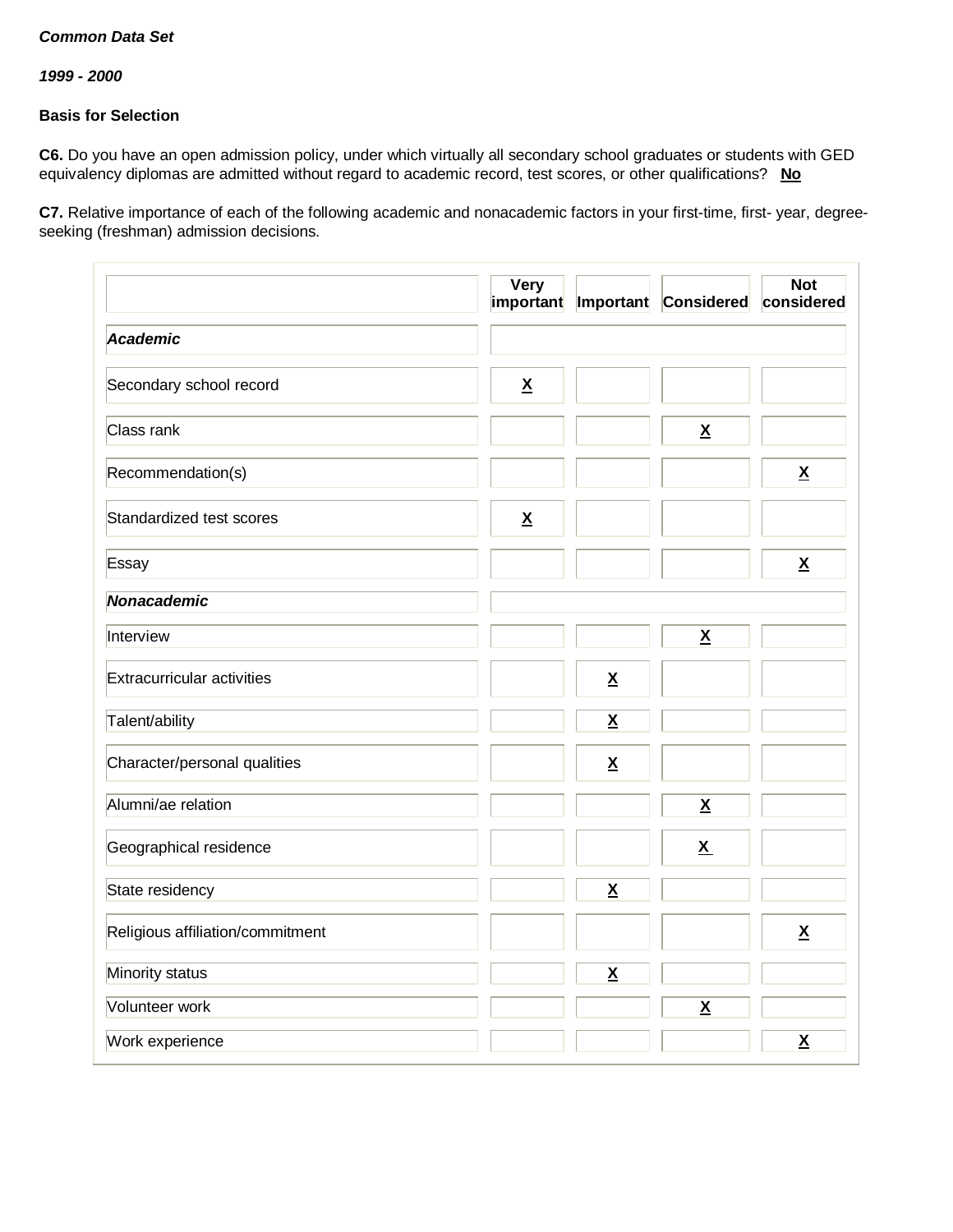*1999 - 2000*

# **SAT and ACT Policies**

**C8.** Entrance exams

**A.** Does your institution make use of SAT I, SAT II, or ACT scores in admission decisions for first-time, first-year, degreeseeking applicants? **Yes**

If yes, place check marks in the appropriate boxes below to reflect your institution's policies for use in admission.

| <b>ADMISSION</b>                  |         |           |                  |                            |          |
|-----------------------------------|---------|-----------|------------------|----------------------------|----------|
|                                   | Require | Recommend | Require for some | Considered if<br>submitted | Not used |
| <b>SAT I</b>                      |         |           |                  |                            |          |
| <b>ACT</b>                        |         |           |                  |                            |          |
| SAT I or ACT (no<br>preference)   |         |           |                  |                            |          |
| SAT I or ACT--SAT I<br>preferred  | χ       |           |                  |                            |          |
| SAT I or ACT--ACT<br>preferred    |         |           |                  |                            |          |
| SAT I and SAT II                  |         |           |                  |                            |          |
| SAT I and SAT II or<br><b>ACT</b> |         |           |                  |                            |          |
| <b>SAT II</b>                     |         |           |                  |                            |          |

In addition, does your institution use applicants' test scores for placement or counseling?

Placement: **Yes**

Counseling: **No**

**B.** Does your institution use the SAT I or II or ACT for **placement only**? **No**

**C.** Latest date by which SAT I or ACT scores must be received for fall-term admission: **June 1**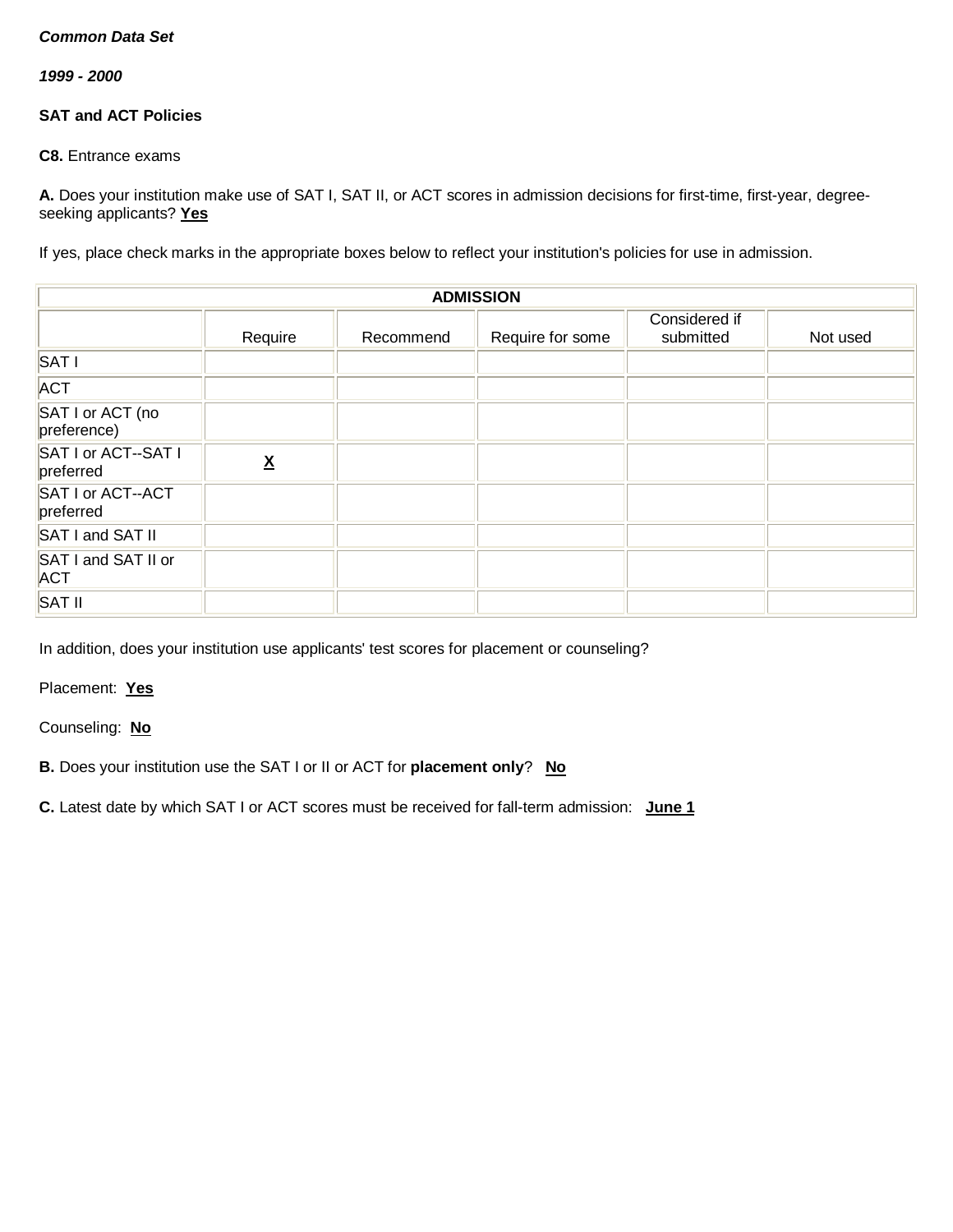*1999 - 2000*

### **Freshman Profile**

Provide percentages for ALL enrolled degree-seeking full-time and part-time, first-time, first-year (freshman) students enrolled in fall 1999, including students who began studies during summer, international students/nonresident aliens, and students admitted under special arrangements.

**C9.** Percent and number of first-time, first-year (freshman) students enrolled in fall 1998 who submitted national standardized (SAT/ACT) test scores. Include information for ALL enrolled, first-time, first-year (freshman) degree-seeking students who submitted test scores. Do not include partial test scores (e.g., mathematics scores but not verbal for a category of students) or combine other standardized test results (such as TOEFL) in this item. SAT scores should be recentered scores. The 25th percentile is the score that 25 percent scored at or below; the 75th percentile score is the one that 25 percent scored at or above.

| Percent submitting SAT scores: 81.6% | Number submitting SAT scores: 422 |                                  |  |
|--------------------------------------|-----------------------------------|----------------------------------|--|
| Percent submitting ACT scores: 16.2% |                                   | Number submitting ACT scores: 84 |  |
|                                      | 25th percentile                   | 75th percentile                  |  |
| <b>SAT I Verbal</b>                  | <u>480</u>                        | <u>570</u>                       |  |
| <b>SAT I Math</b>                    | 480                               | 580                              |  |
| <b>ACT Composite</b>                 | 21                                | 25                               |  |
| <b>ACT English</b>                   |                                   |                                  |  |
| <b>ACT Math</b>                      |                                   |                                  |  |

Percent of first-time, first-year (freshman) students with scores in each range:

|                 |  | SAT I Verbal         |                    |       | SAT I Math      |  |
|-----------------|--|----------------------|--------------------|-------|-----------------|--|
| 700-800<br>2.4% |  |                      |                    | 2.1%  |                 |  |
| 600-699         |  | 16.4%                |                    |       | <b>18.0%</b>    |  |
| 500-599         |  |                      | 43.8%              |       | 46.2%           |  |
| 400-499         |  | 36.7%                |                    | 32.7% |                 |  |
| 300-399         |  | 0.7%                 |                    |       | 1.0%            |  |
| 200-299         |  |                      |                    |       |                 |  |
|                 |  | <b>ACT Composite</b> | <b>ACT English</b> |       | <b>ACT Math</b> |  |
| 30-36           |  | 1.1%                 |                    |       |                 |  |
| $24-29$         |  | 42.9%                |                    |       |                 |  |
| $18-23$         |  | 56.0%                |                    |       |                 |  |
| $12 - 17$       |  |                      |                    |       |                 |  |
| $6 - 11$        |  |                      |                    |       |                 |  |
| below 6         |  |                      |                    |       |                 |  |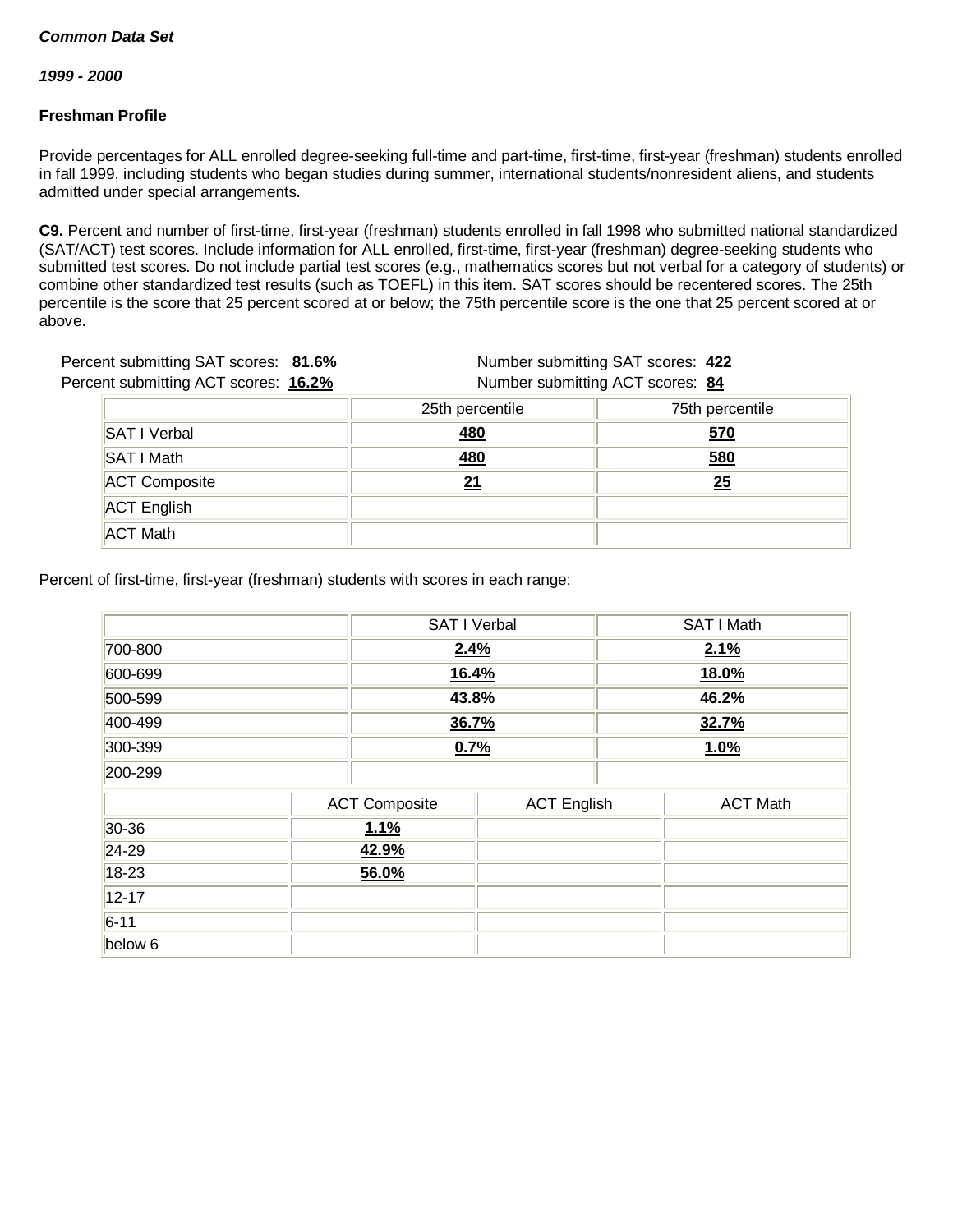#### *1999 - 2000*

**C10.** Percent of all degree-seeking, first-time, first-year (freshman) students who had high school class rank within each of the following ranges (report information for those students from whom you collected high school rank information).

Percent in top 10th of high school graduating class: **9.7%**

Percent in top quarter of high school graduating class: **36.1%**

Percent in top half of high school graduating class: **70.6%**

Percent in bottom half of high school graduating class: **29.4%**

Percent in bottom quarter of high school graduating class: **6.4%**

Percent of total first-time, first-year (freshman) students who submitted high school class rank: **84.1%**

**C11.** Percentage of all enrolled, degree-seeking first-time, first-year (freshman) students who had high school grade-point averages within each of the following ranges (using 4.0 scale); report information only for those students from whom you collected high school GPA.

Percent who had GPA of 3.0 and higher: **57.7%**

Percent who had GPA between 2.0 and 2.99: **42.3%**

Percent who had GPA between 1.0 and 1.99: **0**

Percent who had GPA below 1.0: **0**

**C12.** Average high school GPA of all degree-seeking first-time, first-year (freshman) students who submitted GPA: **3.04**

Percent of total first-time, first-year (freshman) students who submitted high school GPA: **97.9%**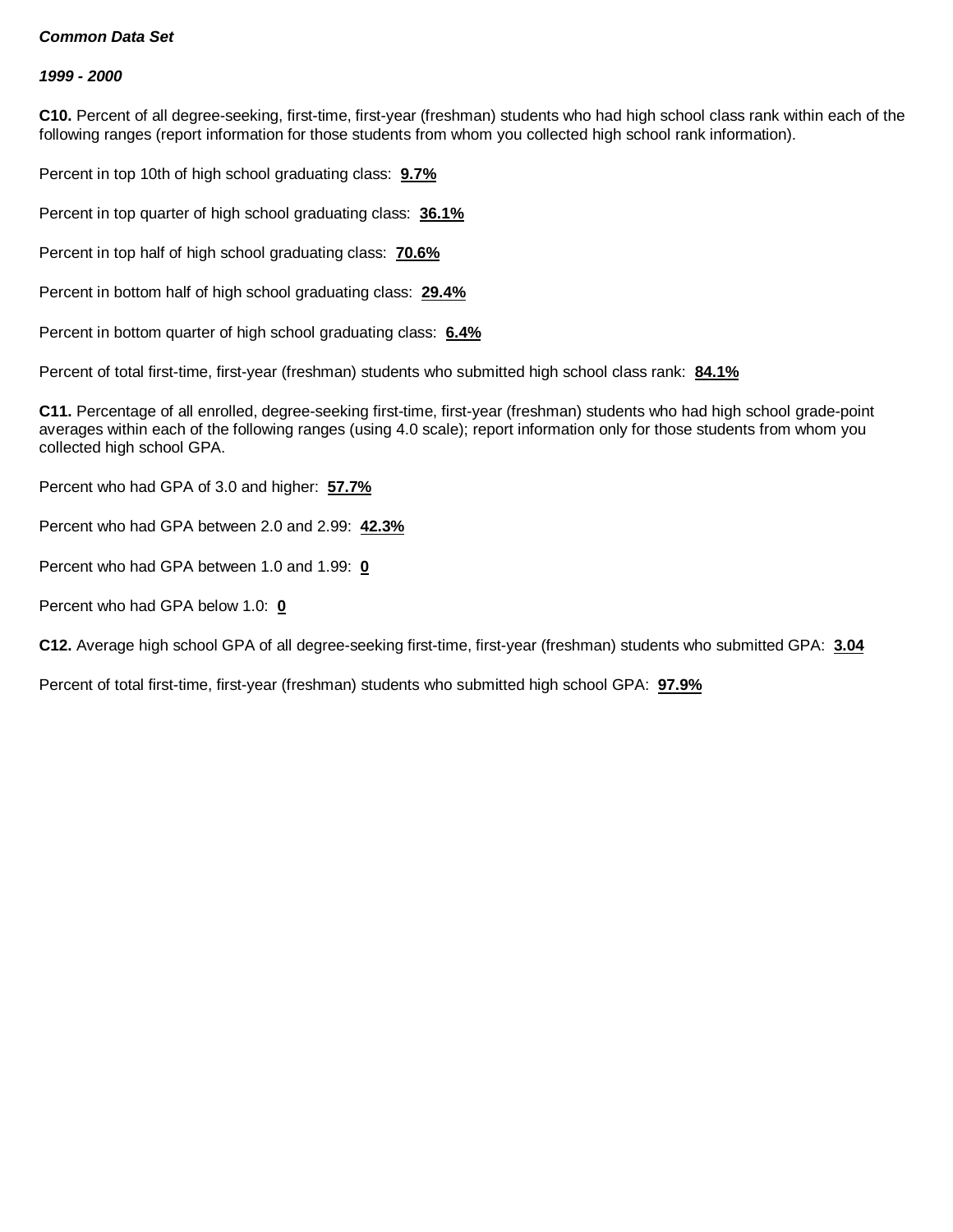*1999 - 2000*

# **Admission Policies**

**C13.** Application fee

Does your institution have an application fee? **Yes**

Amount of application fee: **\$35**

- Can it be waived for applicants with financial need? **Yes**
- **C14.** Application closing date

Does your institution have an application closing date? **No**

**C15.** Are first-time, first-year students accepted for terms other than the fall?

### **No**

**C16.** Notification to applicants of admission decision sent

On a rolling basis beginning (date): **September 1**

**C17.** Reply policy for admitted applicants

Must reply by (date): **May 1**

**C18.** Deferred admission: Does your institution allow students to postpone enrollment after admission?

### **No**

**C19.** Early admission of high school students: Does your institution allow high school students to enroll as full-time, first-time, first-year (freshman) students one year or more before high school graduation?

## **No**

**C20.** Common application: Will you accept the Common Application distributed by the National Association of Secondary School Principals if submitted? **No** Is your college a member of the Common Application Group? **No**

### **Early Decision and Early Action Plans**

**C21.** Early decision: Does your institution offer an early decision plan (an admission plan that permits students to apply and be notified of an admission decision well in advance of the regular notification date and that asks students to commit to attending if accepted) for first-time, first-year (freshman) applicants for fall enrollment? **No**

**C22.** Early action: Do you have a nonbinding early action plan whereby students are notified of an admission decision well in advance of the regular notification date but do not have to commit to attending your college?

**No**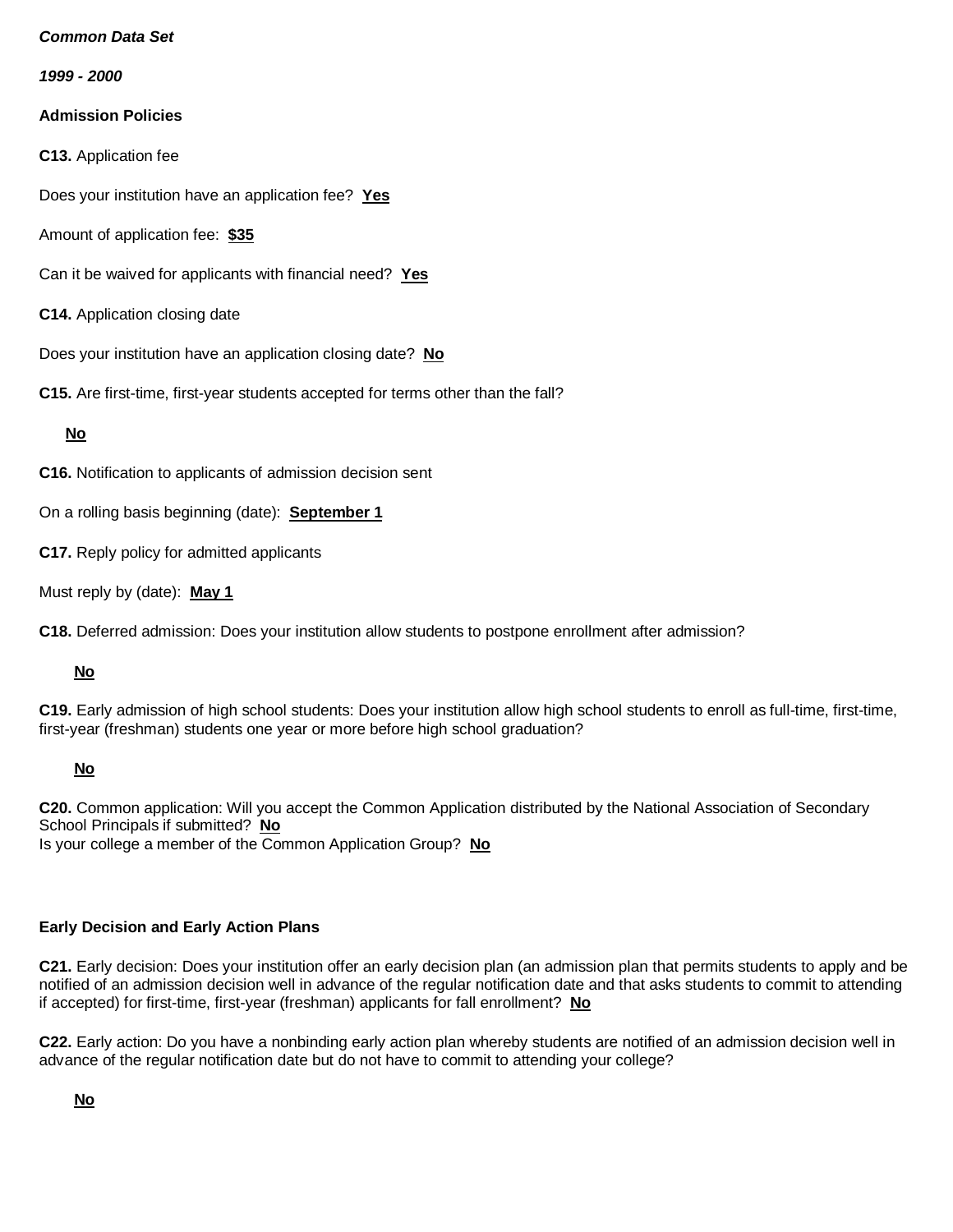*1999 - 2000*

# *D. Transfer Admission*

### **Fall Applicants**

**D1.** Does your institution enroll transfer students? **Yes**

If yes, may transfer students earn advanced standing credit by transferring credits earned from course work completed at other colleges/universities? **Yes**

**D2.** Provide the number of students who applied, were admitted, and enrolled as degree-seeking transfer students in fall 1999.

|       | Applicants  | Admitted applicants | <b>Enrolled applicants</b> |
|-------|-------------|---------------------|----------------------------|
| Men   | <u> 170</u> | <u> 109</u>         | 94                         |
| Women |             |                     |                            |
| Total | 75          | 114                 | 100                        |

#### **Application for Admission**

**D3.** Indicate terms for which transfers may enroll: **Fall**

**D4.** Must a transfer applicant have a minimum number of credits completed or else must apply as an entering freshman?

**Yes**

If yes, what is the minimum number of credits and the unit of measure? **24 semester hours**

**D5.** Indicate all items required of transfer students to apply for admission:

|                                                            | Required of all          | Recommended for all      | Recommended for some | Required for<br>some | Not required |
|------------------------------------------------------------|--------------------------|--------------------------|----------------------|----------------------|--------------|
| High school transcript                                     | $\underline{\mathsf{X}}$ |                          |                      |                      |              |
| College transcript(s)                                      | ▵                        |                          |                      |                      |              |
| Essay or personal<br>statement                             |                          |                          |                      |                      |              |
| Interview                                                  |                          | $\underline{\mathsf{X}}$ |                      |                      |              |
| Standardized test<br>scores                                | <u>x</u>                 |                          |                      |                      |              |
| Statement of good<br>standing from prior<br>institution(s) | $\underline{\mathsf{X}}$ |                          |                      |                      |              |

**D6.** If a minimum high school grade point average is required of transfer applicants, specify (on a 4.0 scale): **2.0**

**D7.** If a minimum college grade point average is required of transfer applicants, specify (on a 4.0 scale): **2.0**

**D8.** List any other application requirements specific to transfer applicants: (none)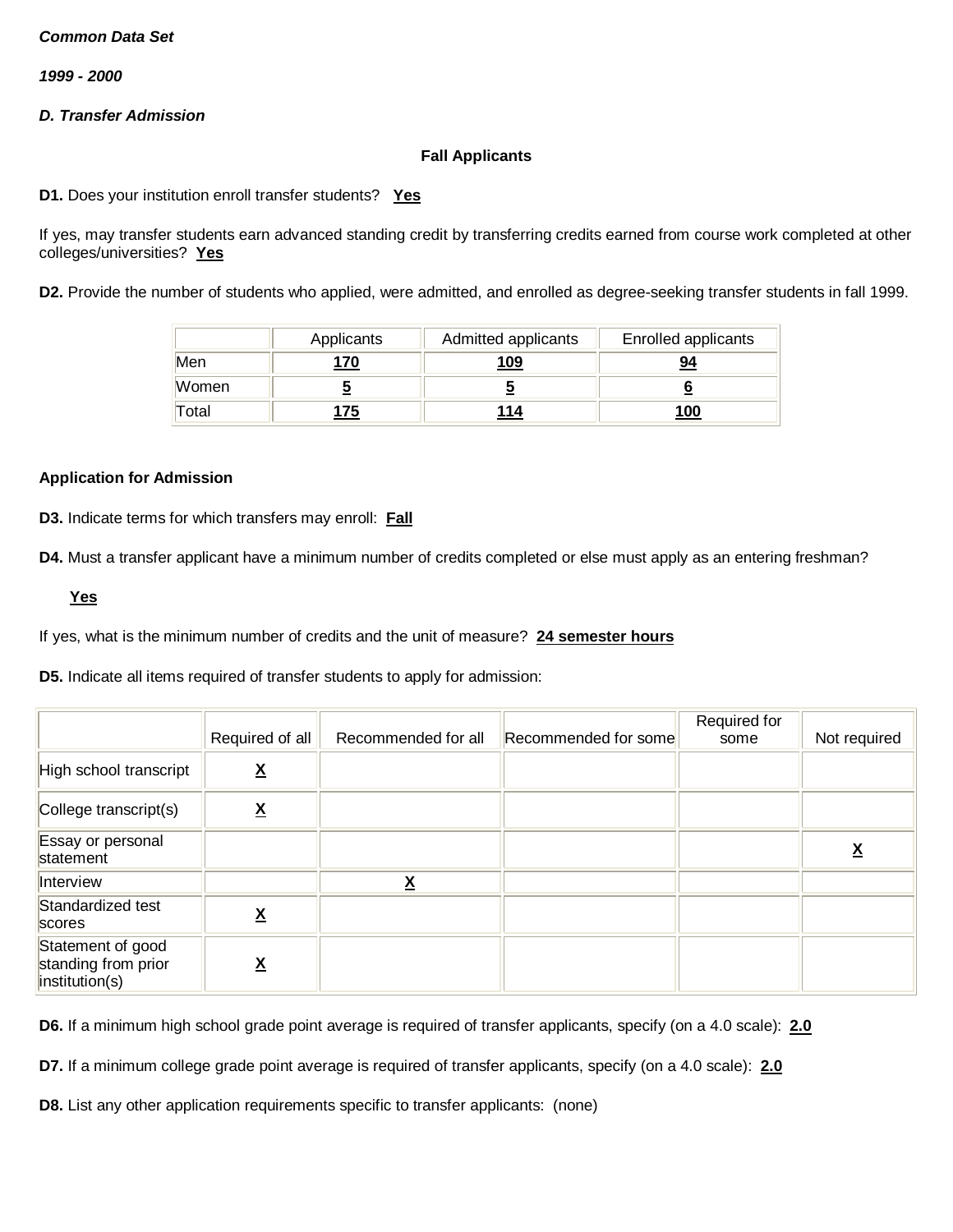#### *1999 - 2000*

**D9.** List application priority, closing, notification, and candidate reply dates for transfer students. If applications are reviewed on a continuous or rolling basis, place a check mark in the "Rolling admission" column.

|        | Priority date | Closing date | Notification date | Reply date | Rolling admission |
|--------|---------------|--------------|-------------------|------------|-------------------|
| Fall   |               |              |                   |            |                   |
| Winter |               |              |                   |            |                   |
| Spring |               |              |                   |            |                   |
| Summer |               |              |                   |            |                   |

**D10.** Does an open admission policy, if reported, apply to transfer students? **No**

**D11.** Describe additional requirements for transfer admission, if applicable: (none)

#### **Transfer Credit Policies**

**D12.** Report the lowest grade earned for any course that may be transferred for credit: **C**

**D13.** Maximum number of credits or courses that may be transferred from a two-year institution: number \_\_\_\_\_ unit type:

**D14.** Maximum number of credits or courses that may be transferred from a four-year institution: number unit type:

**D15.** Minimum number of credits that transfers must complete at your institution to earn an associate's degree: **N/A**

**D16.** Minimum number of credits that transfers must complete at your institution to earn a bachelor's degree: (see below)

**D17.** Describe other transfer credit policies:

**1. A transfer student must have completed a minimum of two semesters as a full-time student (minimum 12 hours each semester) maintaining a GPR of 2.0 (on a 4.0 scale).**

**2. Students are required to earn at The Citadel a minimum of one-half the semester hours prescribed for their major course of study.**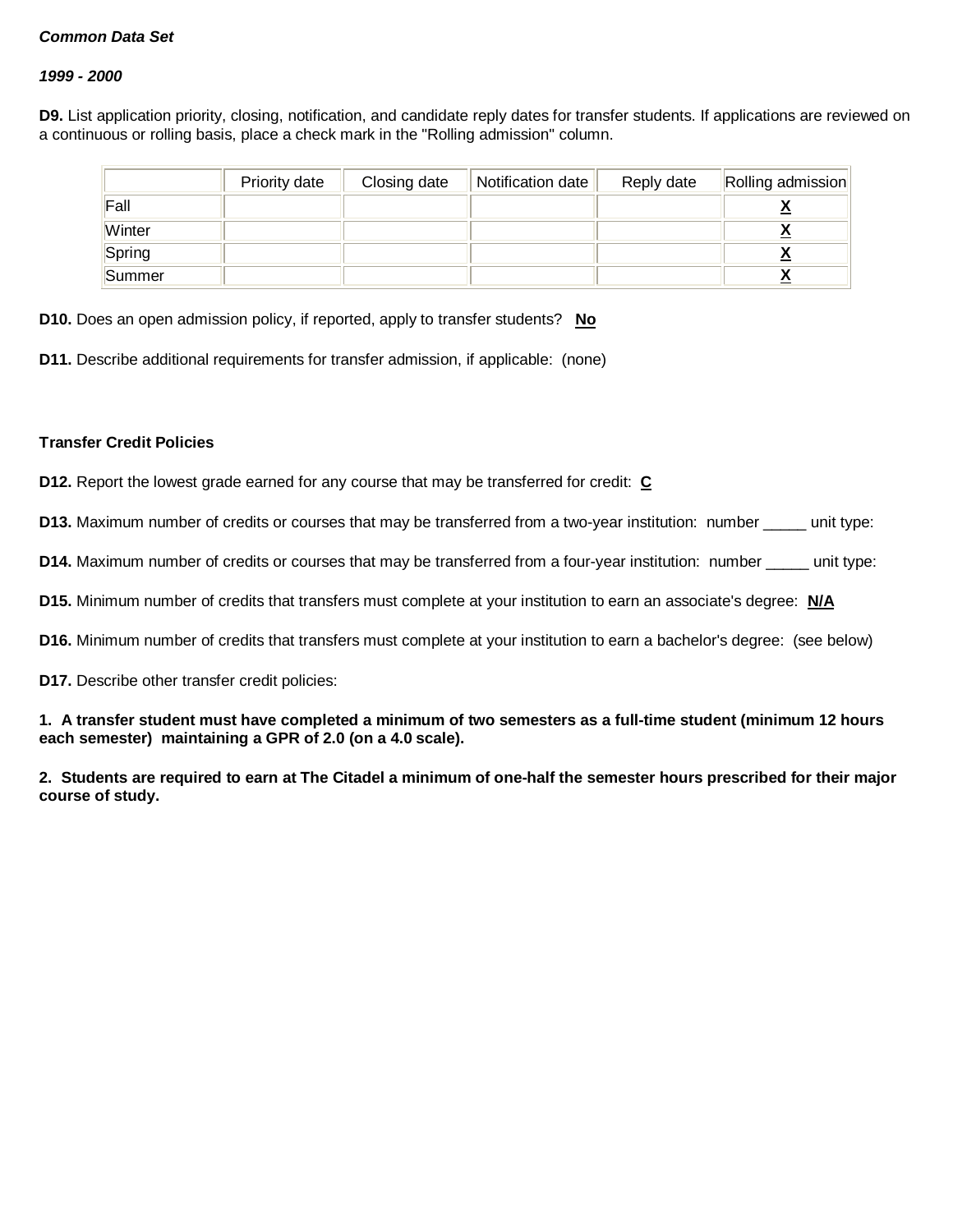*1999 - 2000*

# *E. Academic Offerings and Policies*

**E1.** Special study options: Identify those programs available at your institution.

|          | Accelerated program                 | <u>X</u>                 | Honors program                  |
|----------|-------------------------------------|--------------------------|---------------------------------|
|          | Cooperative (work-study) program    | X                        | Independent study               |
|          | Cross-registration                  | $\underline{\mathbf{X}}$ | Internships                     |
|          | Distance learning                   |                          | Liberal arts/career combination |
| <u>х</u> | Double major                        |                          | Student-designed major          |
|          | Dual enrollment                     | X                        | Study abroad                    |
| <u>X</u> | English as a Second Language        | $\underline{\mathbf{X}}$ | Teacher certification program   |
|          | Exchange student program (domestic) |                          | Weekend college                 |
|          | External degree program             |                          |                                 |
|          | Other (specify):                    |                          |                                 |

**E3.** Areas in which all or most students are required to complete some course work prior to graduation.

|          | Arts/fine arts                  |          | <b>Humanities</b>                 |
|----------|---------------------------------|----------|-----------------------------------|
|          | Computer literacy               | X        | <b>Mathematics</b>                |
| <u>X</u> | English (including composition) |          | Philosophy                        |
| <u>х</u> | Foreign languages               | <u>x</u> | Sciences (biological or physical) |
| <u>х</u> | History                         | X        | Social science                    |
| <u>X</u> | Other (describe): <b>ROTC</b>   |          |                                   |

# **Library Collections**

**E4.** Books, serial backfiles, electronic documents, and government documents (titles) that are accessible through the library's catalog: **198,952** (sum of lines 27 and 29, column 2)

**E5**. Current serial subscriptions (paper, microform, electronic): **1,313** (sum of lines 30 and 31, column 2)

**E6.** Microforms (units): **1,111,192** (line 28, column 2)

**E7.** Audiovisual materials (units): **1,591** (line 32, column 2)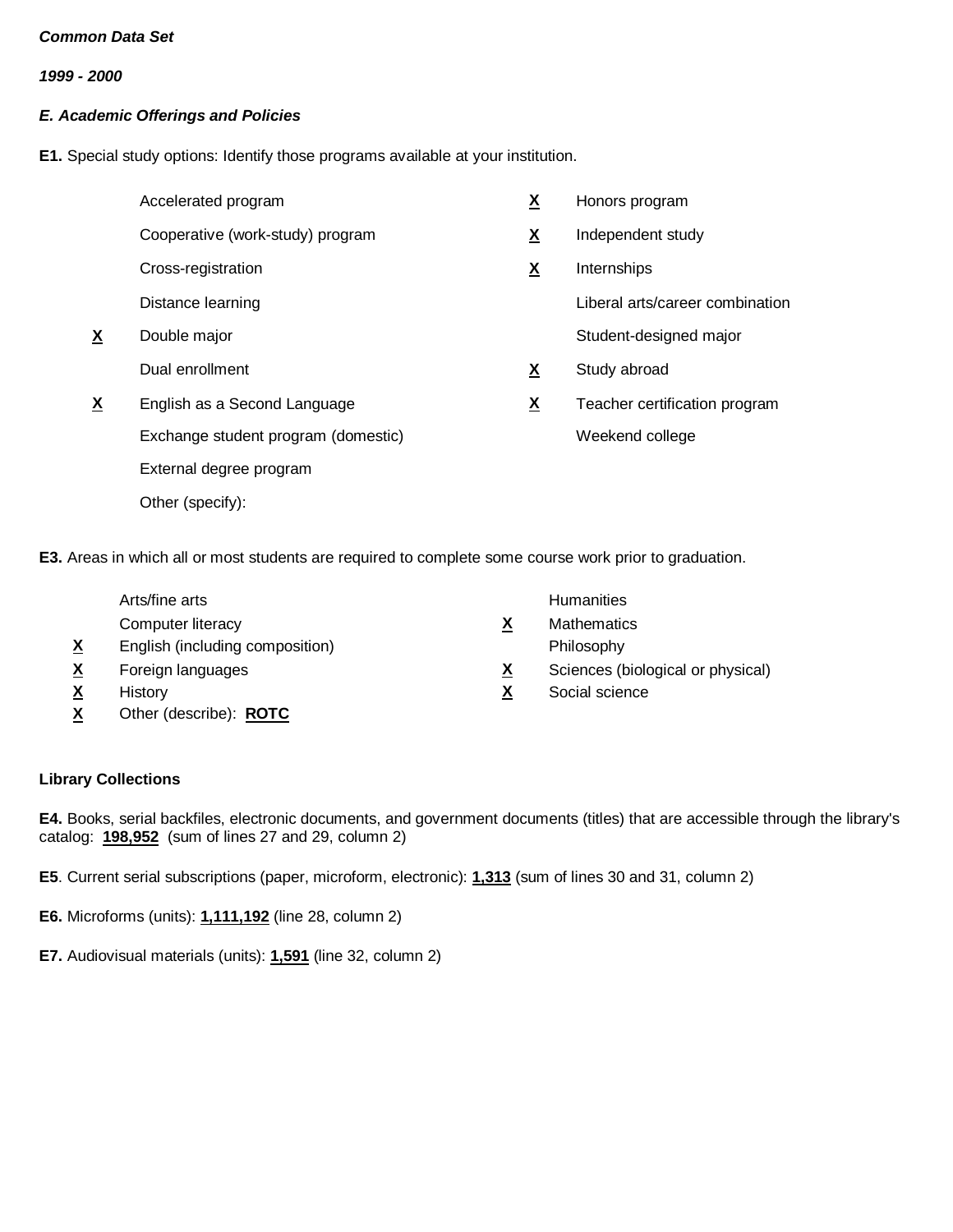*1999 - 2000*

# *F. Student Life*

**F1.** Percentages of first-time, first-year (freshman) students and all degree-seeking undergraduates enrolled in fall 1999 who fit the following categories

|                                                                              | First-time, first-year<br>(freshman) students | Undergraduates           |
|------------------------------------------------------------------------------|-----------------------------------------------|--------------------------|
| Percent who are from out of state (exclude international/nonresident aliens) | 52.6%                                         | 48.9%                    |
| Percent of men who join fraternities                                         |                                               |                          |
| Percent of women who join sororities                                         | $\overline{\phantom{a}}$                      | $\overline{\phantom{a}}$ |
| Percent who live in college-owned, -operated, or -affiliated housing         | <u>100%</u>                                   | 100%                     |
| Percent who live off campus or commute                                       | $\overline{\mathbf{0}}$                       | <u>0</u>                 |
| Percent of students age 25 and older                                         | 0.4%                                          | <u>4.1%</u>              |
| Average age of full-time students                                            | <u>18</u>                                     | 20                       |
| Average age of all students (full- and part-time)                            | 18                                            | 20                       |

**F2.** Activities offered Identify those programs available at your institution.

| X | Choral groups     | Х        | Marching band   | <u>x</u>                 | Student government       |
|---|-------------------|----------|-----------------|--------------------------|--------------------------|
| X | Concert band      | X        | Music ensembles | $\underline{\mathbf{X}}$ | Student newspaper        |
|   | Dance             |          | Musical theater |                          | Student-run film society |
| X | Drama/theater     |          | Opera           |                          | Symphony orchestra       |
|   | Jazz band         | <u>x</u> | Pep band        |                          | Television station       |
| х | Literary magazine |          | Radio station   | x                        | Yearbook                 |

**F3.** ROTC (program offered in cooperation with Reserve Officers' Training Corps)

Army ROTC is offered: **On campus**

Naval ROTC is offered: **On campus**

# Air Force ROTC is offered: **On campus**

**F4.** Housing: Check all types of college-owned, -operated, or -affiliated housing available for undergraduates at your institution.

**X** Coed dorms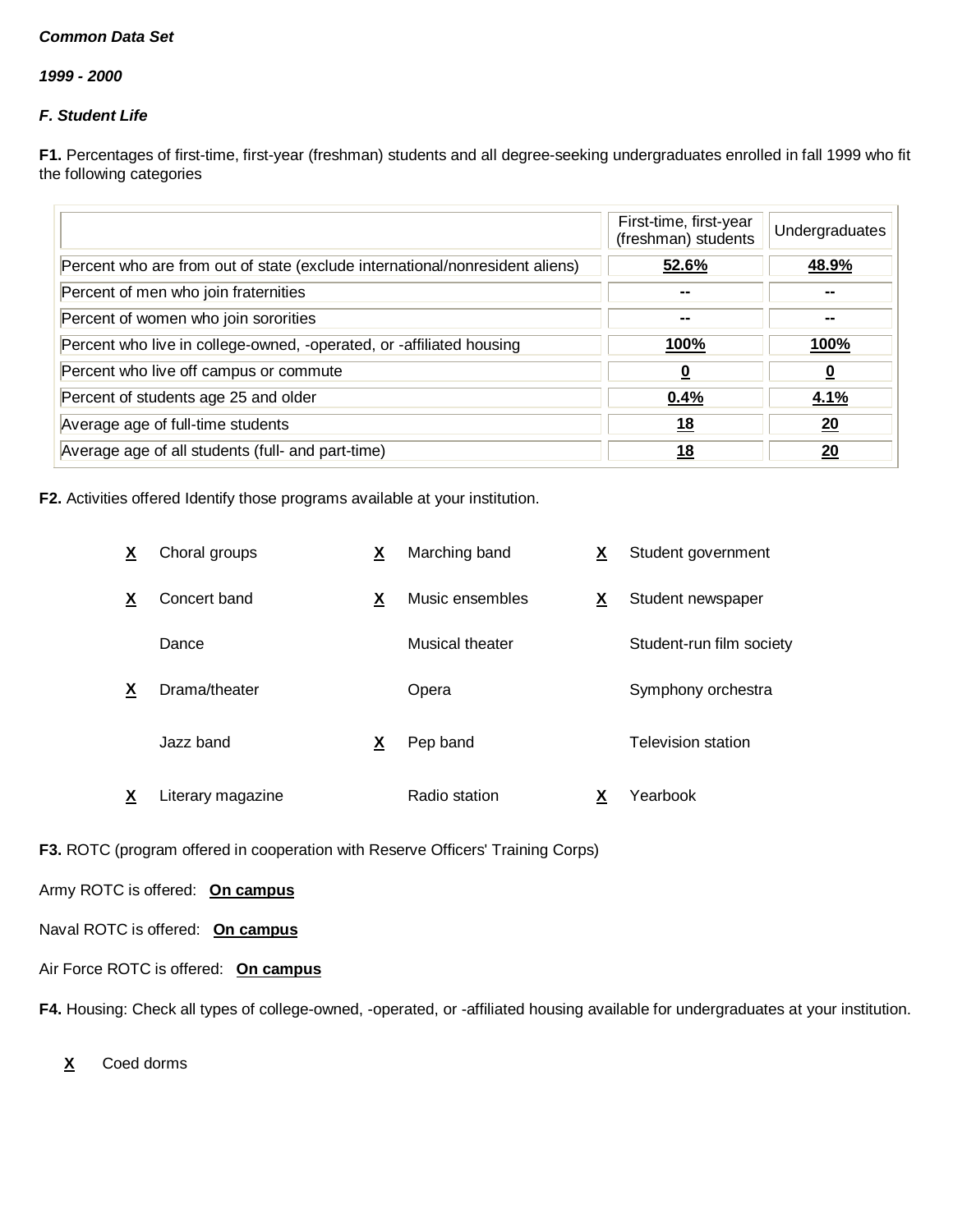*1999 - 2000*

### *G. Annual Expenses*

Provide 2000-2001 academic year costs for the following categories that are applicable to your institution.

**G1.** Undergraduate full-time tuition, required fees, room and board

List the typical tuition, required fees, and room and board for a full-time undergraduate student for the FULL 2000-2001 academic year. A full academic year refers to the period of time generally extending from September to June; usually equated to two semesters or trimesters, three quarters, or the period covered by a four-one-four plan. Room and board is defined as double occupancy and 19 meals per week or the maximum meal plan. Required fees include only charges that all full-time students must pay that are not included in tuition (e.g., registration, health, or activity fees.) Do not include optional fees (e.g., parking, laboratory use).

|                                            | First-year | Undergraduate |
|--------------------------------------------|------------|---------------|
| <b>Required Tuition &amp; Fees:</b>        |            |               |
| <b>Public Institutions</b><br>In-district: | \$3,404    | \$3,404       |
| In-state (out-of-district):                | \$3,404    | \$3,404       |
| Out-of-state:                              | \$9,426    | \$9,426       |
| Nonresident Aliens:                        | \$9,426    | \$9,426       |
|                                            |            |               |
| Room and Board:<br>(on-campus)             | \$4,350    | \$4,350       |

#### **Students in the Corps of Cadets are required to pay \$884 in fees unique to The Citadel which include laundry and dry cleaning charges and infirmary fees. In addition, freshmen pay a \$4,500 deposit and upperclassmen pay a \$1,350 deposit for uniforms, books, and supplies.**

**G2.** Number of credits per term a student can take for the stated full-time tuition: **12 minimum**

**G3.** Do tuition and fees vary by year of study (e.g., sophomore, junior, senior)? **No**

**G5.** Provide the estimated expenses for a typical full-time undergraduate student: **Please see above.**

|                     | Residents | Commuters<br>(living at home) | Commuters (not<br>living at home) |
|---------------------|-----------|-------------------------------|-----------------------------------|
| Books and supplies: |           |                               |                                   |
| Room only:          |           |                               |                                   |
| Board only:         |           |                               |                                   |
| Transportation:     |           |                               |                                   |
| Other expenses:     |           |                               |                                   |

**G6.** Undergraduate per-credit-hour charges:

| Public Institutions: In-district: | \$136 |
|-----------------------------------|-------|
| In-state (out-of-district):       | \$136 |
| Out-of-state:                     | \$274 |
| Nonresident Aliens:               | *274  |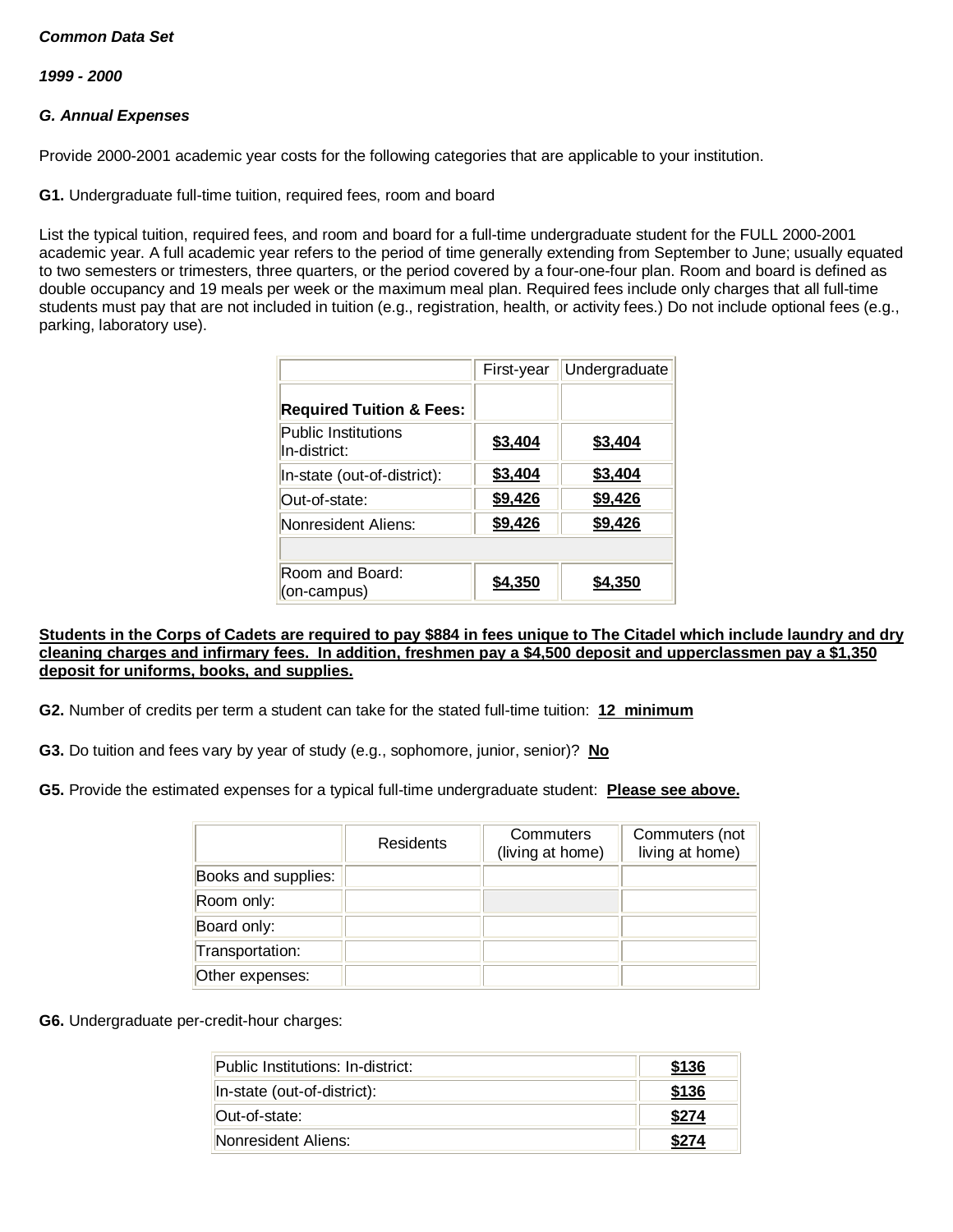*1999 - 2000*

# *H. Financial Aid*

### **Aid Awarded to Enrolled Undergraduates**

**H1.** Enter total dollar amounts awarded to full-time and less than full-time degree-seeking undergraduates (using the same cohort reported in CDS Question B1, "total degree-seeking" undergraduates) in the following categories. Include aid awarded to international students (i.e., those not qualifying for federal aid). Aid that is non-need-based but that was used to meet need should be reported in the need-based aid columns. (For a suggested order of precedence in assigning categories of aid to cover need, see the definitions section.)

Indicate academic year for which data are reported: **1999-2000 estimated**

|                                                                                                                                                                                        | Need-based              | Non-need-based           |
|----------------------------------------------------------------------------------------------------------------------------------------------------------------------------------------|-------------------------|--------------------------|
|                                                                                                                                                                                        | \$                      | \$                       |
| <b>Scholarships/Grants</b>                                                                                                                                                             |                         |                          |
| Federal                                                                                                                                                                                | 607754                  | $\overline{\mathbf{0}}$  |
| <b>State</b>                                                                                                                                                                           | <u>132911</u>           | 539000                   |
| Institutional (endowment, alumni, or other institutional awards) and<br>external funds awarded by the college excluding athletic aid and tuition<br>waivers (which are reported below) |                         |                          |
| Scholarships/grants from external sources (e.g., Kiwanis, NMSQT) not<br>awarded by the college                                                                                         | $\overline{\mathbf{0}}$ | 127473                   |
| <b>Total Scholarships/Grants</b>                                                                                                                                                       | 740665                  | 666473                   |
| Self-Help                                                                                                                                                                              |                         |                          |
| Student loans from all sources (excluding parent loans)                                                                                                                                | 1689796                 | 1447460                  |
| Federal Work-Study                                                                                                                                                                     | 47032                   |                          |
| State and other work-study/employment                                                                                                                                                  | $\overline{\mathbf{0}}$ | $\underline{\mathbf{0}}$ |
| <b>Total Self-Help</b>                                                                                                                                                                 | 1736828                 | 1447460                  |
| <b>Parent Loans</b>                                                                                                                                                                    | $\overline{\mathbf{0}}$ | 3126352                  |
| <b>Tuition waivers</b>                                                                                                                                                                 | $\overline{\mathbf{0}}$ | 51943                    |
| <b>Athletic awards</b>                                                                                                                                                                 | $\overline{\mathbf{0}}$ | 1734799                  |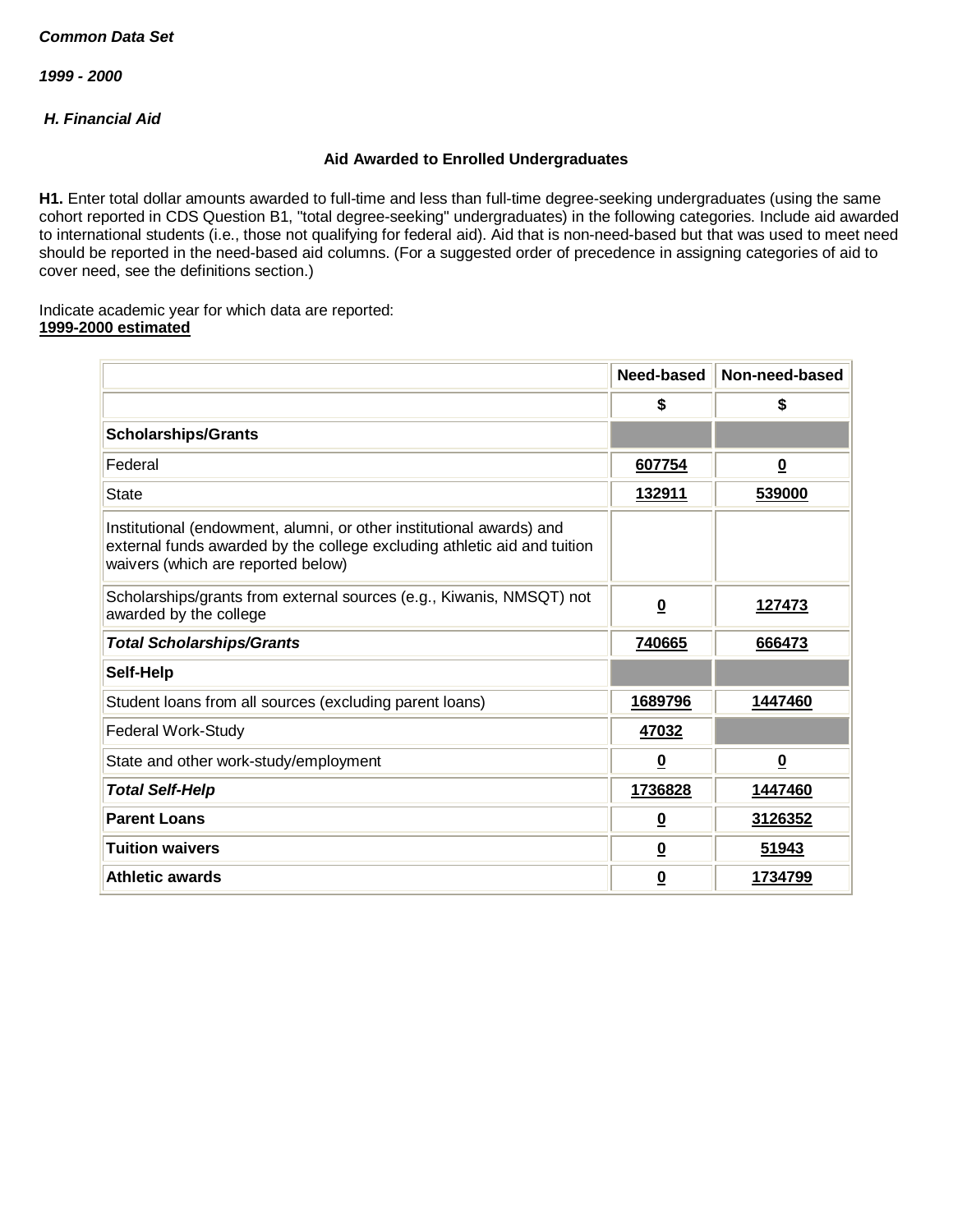#### *1999 - 2000*

### **Number of Enrolled Students Receiving Aid**

**H2.** List the number of degree-seeking full-time and less-than-full-time undergraduates who applied for and received financial aid. Aid that is non-need-based but that was used to meet need should be counted as need-based aid. Numbers should reflect the cohort receiving the dollars reported in H1.

Note: In the chart below, students may be counted in more than one row, and full-time freshmen should also be counted as full-time undergraduates.

| <b>Need-based awards</b>                                                                                                                                                                                                         | <b>First-time</b><br><b>Full-time</b><br><b>Freshmen</b> | <b>Full-time</b><br><b>Undergrad</b><br>(inc. fresh) | Less than<br>full-time<br>undergrad                 |                                            |
|----------------------------------------------------------------------------------------------------------------------------------------------------------------------------------------------------------------------------------|----------------------------------------------------------|------------------------------------------------------|-----------------------------------------------------|--------------------------------------------|
| a) Number of degree-seeking undergraduate students (CDS Item B1 if<br>reporting on Fall 1999 cohort)                                                                                                                             |                                                          | 517                                                  | <b>1854</b>                                         |                                            |
| b) Number of students in line a who were financial aid applicants (include<br>applicants for all types of aid)                                                                                                                   |                                                          | <u>382</u>                                           | <u>1036</u>                                         |                                            |
| c) Number of students in line b who were determined to have financial need                                                                                                                                                       |                                                          | 279                                                  | <b>780</b>                                          |                                            |
| d) Number of students in line c who received any financial aid                                                                                                                                                                   |                                                          | <b>270</b>                                           | <b>763</b>                                          |                                            |
| e) Number of students in line <b>d</b> who received any need-based gift aid                                                                                                                                                      |                                                          | 208                                                  | 545                                                 |                                            |
| f) Number of students in line d who received any need-based self-help aid                                                                                                                                                        |                                                          | <u>201</u>                                           | 515                                                 |                                            |
| g) Number of students in line d who received any non-need-based gift aid                                                                                                                                                         |                                                          | <b>208</b>                                           | <u>547</u>                                          |                                            |
| h) Number of students in line d whose need was fully met (exclude PLUS<br>loans, unsubsidized loans and private alternative loans).                                                                                              |                                                          | 63                                                   | <u>176</u>                                          |                                            |
| i) On average, the percentage of need that was met of students who<br>received any need-based aid. Exclude any resources that were awarded to<br>replace EFC (PLUS loans, unsubsidized loans, and private alternative<br>loans). |                                                          | 70 %                                                 | 77 %                                                |                                            |
| j) The average financial aid package of those in line <b>d.</b> Exclude any<br>resources that were awarded to replace EFC (PLUS loans, unsubsidized<br>loans, and private alternative loans).                                    |                                                          | 6801                                                 | 7406                                                |                                            |
| k) Average need-based gift award of those in line e                                                                                                                                                                              |                                                          | 6131                                                 | 6383                                                |                                            |
| I) Average need-based self-help award (excluding PLUS loans,<br>unsubsidized loans, and private alternative loans) of those in line f                                                                                            |                                                          | 2579<br>3324                                         |                                                     |                                            |
| m) Average need-based loan (excluding PLUS loans, unsubsidized loans,<br>and private alternative loans) of those in line f who received a need-based<br>loan.                                                                    |                                                          | 2462                                                 | 3123                                                |                                            |
| Non-need-based awards                                                                                                                                                                                                            |                                                          | <b>First-time Full-</b><br>time Freshmen             | <b>Full-time</b><br><b>Undergrad</b><br>Inc. fresh. | Less than<br><b>Full-time</b><br>undergrad |
| n) Number of students in line a who had no financial need who<br>received non-need-based aid (exclude those receiving athletic<br>awards and tuition benefits)                                                                   |                                                          | 115                                                  | 251                                                 |                                            |
| o) Average award to students in line (n)                                                                                                                                                                                         |                                                          | 5600                                                 | 2866                                                |                                            |
| p) Number of students in line a who received a non-need-based<br>athletic award                                                                                                                                                  |                                                          | <u>57</u>                                            | 201                                                 |                                            |
| q) Average non-need-based athletic award to those in line (p)                                                                                                                                                                    |                                                          | 10436                                                | 8631                                                |                                            |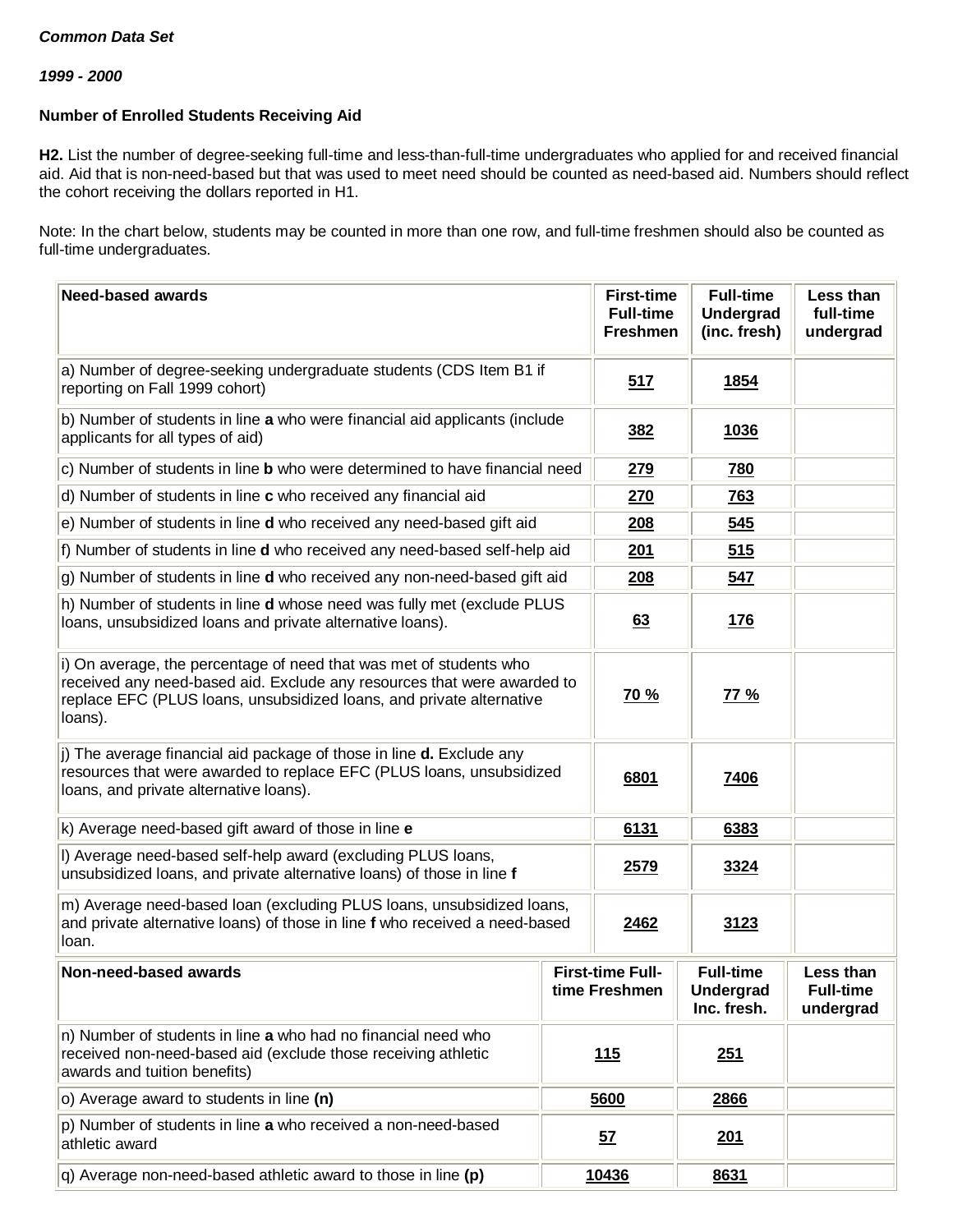#### *1999 - 2000*

H3: Which needs-analysis methodology does your institution use in awarding institutional aid?

#### **Federal methodology (FM)**

**H4.** Percent of 1999 graduating undergraduate class who have borrowed through any loan programs (federal, state, subsidized, unsubsidized, private etc.; exclude parent loans). Include only students who borrowed while enrolled at your institution. **45 %**

**H5.** Average per-borrower cumulative undergraduate indebtedness of those in line H4; do not include money borrowed at other institutions: **\$14,200**

### **Aid to Undergraduate International Students**

**H6.** Indicate your institution's policy regarding financial aid for undergraduate international (nonresident alien) students:

### **College-administered non-need-based financial aid is available for undergraduate international students**

If college-administered financial aid is available for undergraduate international students, provide the number of undergraduate international students who received need- or non-need-based aid: \_\_\_\_\_\_

Average dollar amount awarded to undergraduate international students: \$

Total dollar amount of financial aid from all sources awarded to all undergraduate international students: \$ \_\_\_\_\_\_\_\_

#### **Process for First-Year/freshman Students**

**H7.** Check off all financial aid forms domestic first-year (freshman) financial aid applicants must submit:

#### **FAFSA Institution's own financial aid form**

**H8.** Check off all financial aid forms international (non-resident alien) first-year financial aid applicants must submit:

**H9.** Indicate filing dates for first-year (freshman) students:

Priority date for filing required financial aid forms: **March 15**

**H10.** Indicate notification dates for first-year (freshman) students (answer a or b):

- a. Students notified on or about (date): **April 1**
- b. Students notified on a rolling basis: **Yes**
- **H11.** Indicate reply dates:

# **Students must reply within 2 weeks of notification.**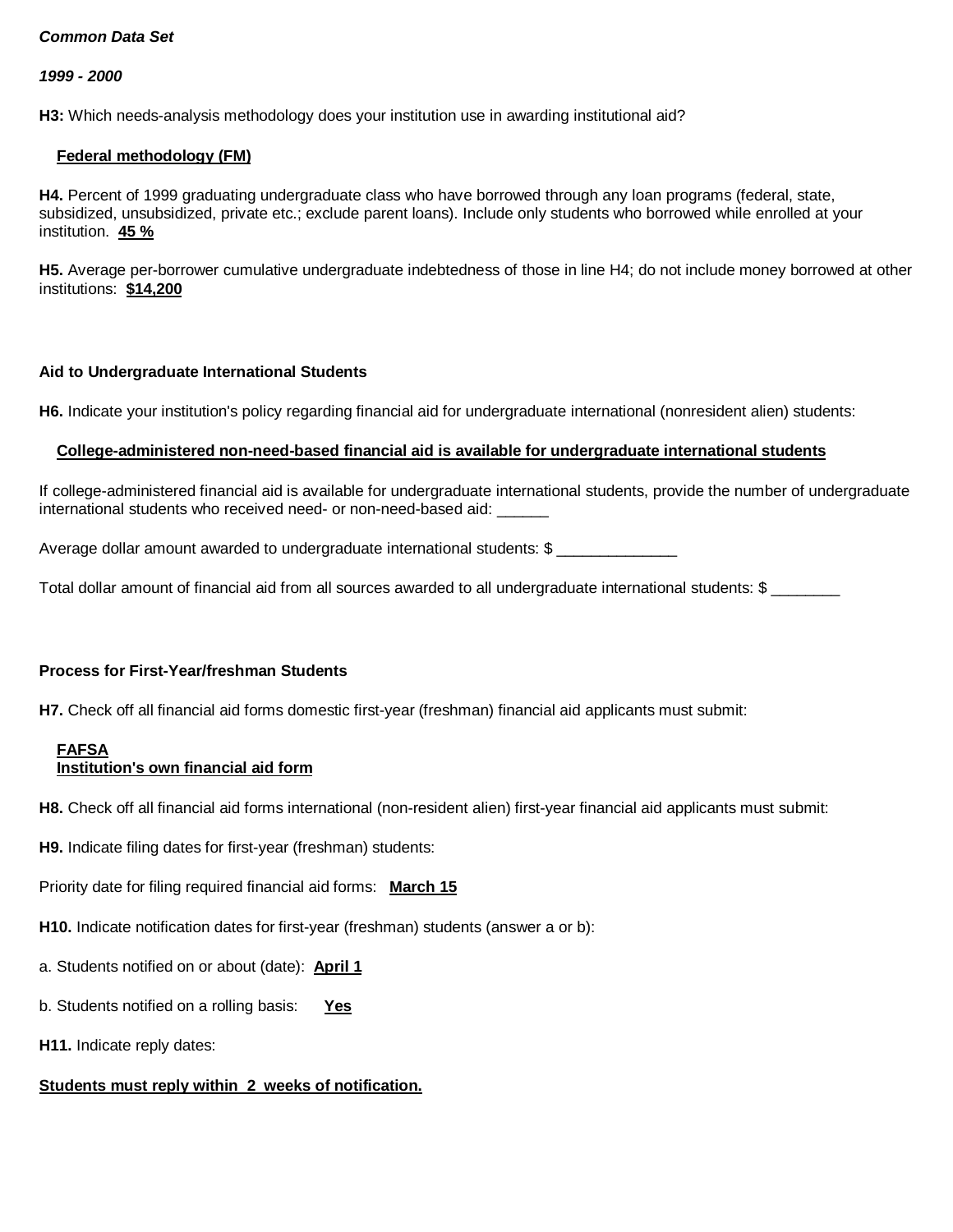*1999 - 2000*

# **Types of Aid Available**

Please check off all types of aid available at your institution:

**H12.** Loans

FEDERAL DIRECT STUDENT LOAN PROGRAM (DIRECT LOAN)

 **Direct Subsidized Stafford Loans Direct Unsubsidized Stafford Loans Direct PLUS Loans**

FEDERAL FAMILY EDUCATION LOAN PROGRAM (FFEL)

### **Federal Perkins Loans State Loans College/university loans from institutional funds**

**H13.** Scholarships and Grants

Need-based:

 **Federal Pell SEOG State scholarships/grants Private scholarships College/university gift aid from institutional funds**

Non-need based (college-administered):

 **Creative arts/performance Special achievements/activities Special characteristics Athletic ROTC**

**H14.** Check off criteria used in awarding institutional aid. Check all that apply.

| Non-need                 | Need-based |                    | Non-need                | Need-based |                          |
|--------------------------|------------|--------------------|-------------------------|------------|--------------------------|
| $\underline{\mathbf{X}}$ |            | Academics          | <u>x</u>                |            | Leadership               |
|                          |            | Alumni affiliation |                         |            | Minority status          |
|                          |            | Art                | <u>x</u>                |            | Music/drama              |
| $\underline{\mathsf{X}}$ |            | <b>Athletics</b>   |                         |            | Religious affiliation    |
|                          |            | Job skills         | $\overline{\mathbf{X}}$ |            | State/district residency |
| <u>አ</u>                 |            | <b>ROTC</b>        |                         |            |                          |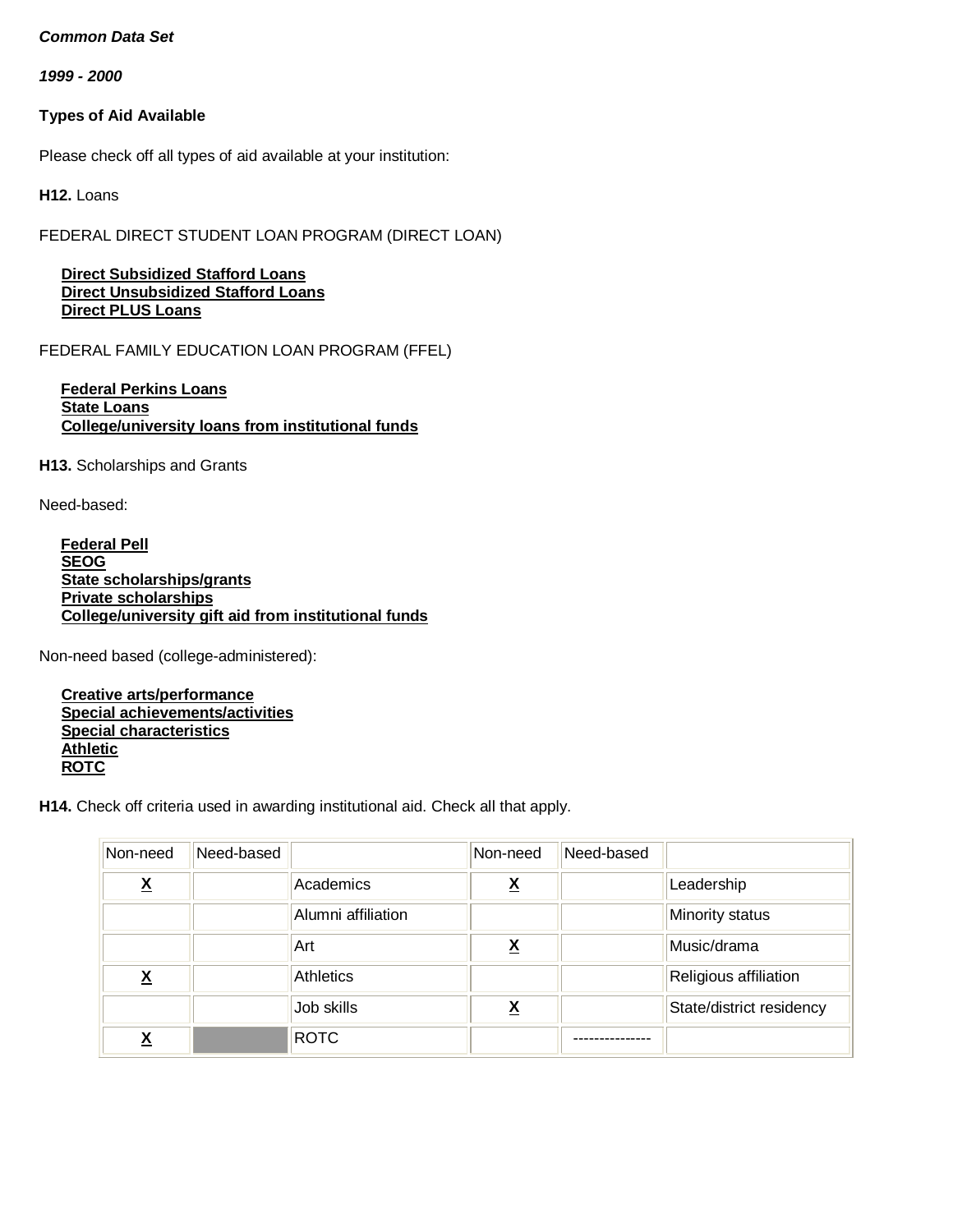*1999 - 2000*

# *I. Instructional Faculty and Class Size*

Please report number of instructional faculty members in each category for Fall 1999.

|                                                                                | <b>Full time</b>        | Part time | <b>Total</b>   |
|--------------------------------------------------------------------------------|-------------------------|-----------|----------------|
| Total number of instructional faculty                                          | 145                     | 37        | <u>182</u>     |
| Total number who are members of minority groups                                | $\underline{8}$         | <u>2</u>  | <u>10</u>      |
| Total number who are women                                                     | $\frac{34}{5}$          | 12        | $\frac{46}{1}$ |
| Total number who are men                                                       | <u>111</u>              | 25        | <u>136</u>     |
| Total number who are non-resident aliens<br>(international)                    | $\overline{\mathbf{0}}$ | <u>0</u>  | <u>0</u>       |
| Total number with doctorate, first professional, or other<br>terminal degree   | <u>135</u>              | <u>19</u> | <u>154</u>     |
| Total number whose highest degree is a master's but<br>not a terminal master's | <u> 10</u>              | <u>16</u> | 26             |
| Total number whose highest degree is a bachelor's                              |                         | 2         | 2              |

### **Student to Faculty Ratio**

**I2.** Report the Fall 1999 ratio of full-time equivalent students (full-time plus 1/3 part time) to full-time equivalent instructional faculty (full time plus 1/3 part time). In the ratio calculations, exclude both faculty and students in stand-alone graduate or professional programs such as medicine, law, veterinary, dentistry, social work, business, or public health in which faculty teach virtually only graduate level students. Do not count undergraduate or graduate student teaching assistants as faculty.

Fall 1999 Student to Faculty ratio: **15** to 1.

#### **Undergraduate Class Size**

**I3.** In the table below, please report information about the size of classes and class sections offered in the Fall 1999 term.

Please report for each of the following class-size intervals the number of class sections and class subsections offered in Fall 1999. For example, a lecture class with 800 students who met at another time in 40 separate labs with 20 students should be counted once in the "100+" column in the class section column and 40 times under the "20-29" column of the class subsections table.

#### **Number of Class Sections with Undergraduates Enrolled.**

Undergraduate Class Size (provide numbers)

|                               | Less than 10 | $10 - 19$   | 20-29 | $ 30-39 $   | 40-49 | 50-99     | $100+$ | Total |
|-------------------------------|--------------|-------------|-------|-------------|-------|-----------|--------|-------|
| <b>Class Sections</b>         | <u>87</u>    | <u> 118</u> | 200   | <u> 103</u> |       | <u>10</u> |        |       |
| <b>Class Sub-</b><br>sections | <u> 16</u>   | 52          | 36    |             |       |           |        |       |